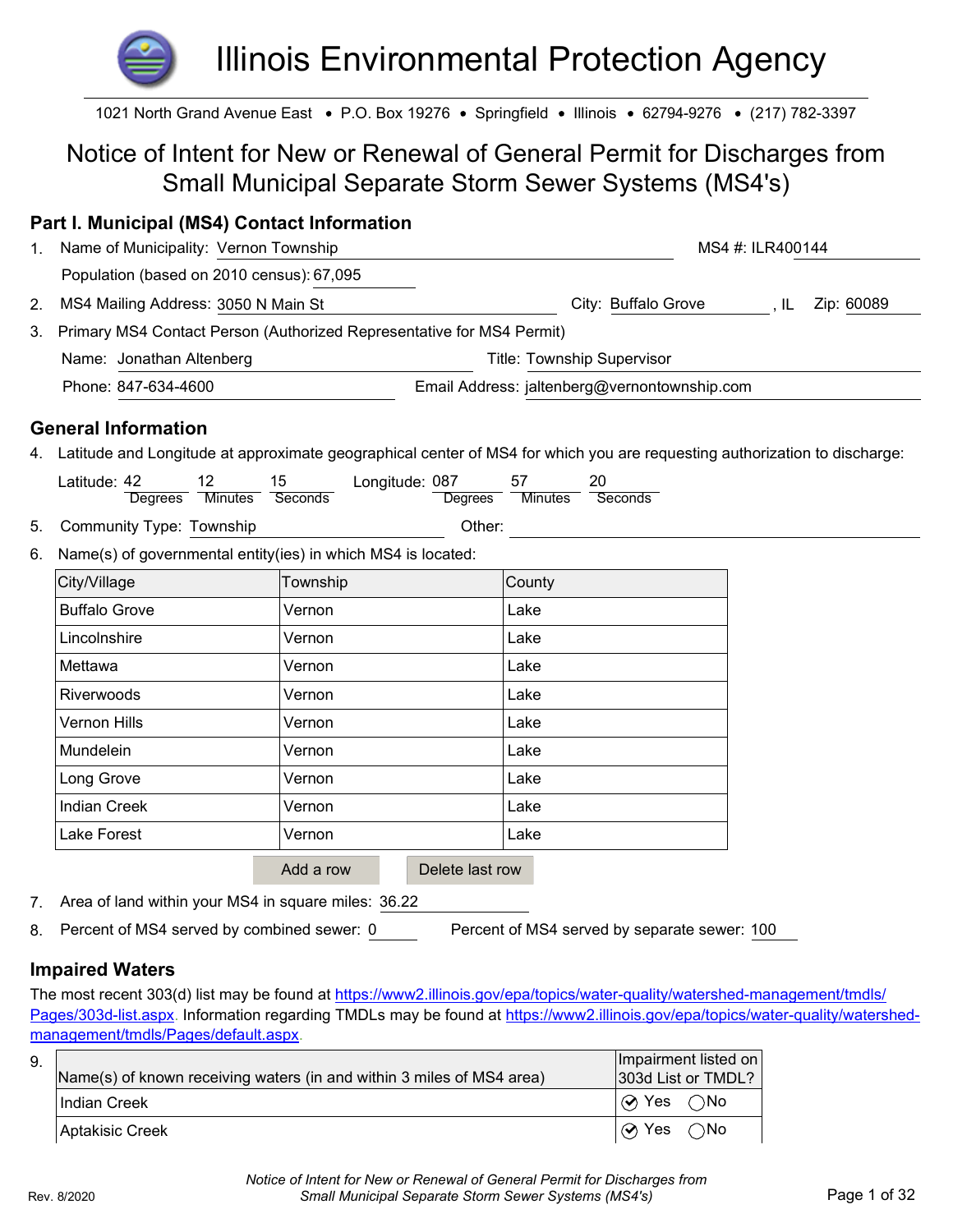| Name(s) of known receiving waters (in and within 3 miles of MS4 area) | Impairment listed on<br>303d List or TMDL? |
|-----------------------------------------------------------------------|--------------------------------------------|
| <b>Lower Des Plaines River</b>                                        | $\bigcirc$ Yes<br>$\bigcirc$ No            |
| Middle Fork North Branch Chicago River                                | $\bigcirc$ Yes<br>$\bigcirc$ No            |
| <b>Buffalo Creek</b>                                                  | $\oslash$ Yes<br>$\bigcirc$ No             |
| <b>Skokie River</b>                                                   | $\oslash$ Yes<br>$\bigcirc$ No             |
| Diamond Lake                                                          | $\oslash$ Yes<br>$\bigcirc$ No             |
| Countryside Lake                                                      | $\oslash$ Yes<br>$\bigcirc$ No             |
| St Mary's Lake                                                        | $\oslash$ Yes<br>$\bigcirc$ No             |
| Loch Lomond                                                           | $\oslash$ Yes<br>$\bigcirc$ No             |
| <b>Lake Charles</b>                                                   | $\oslash$ Yes<br>$\bigcirc$ No             |
| Salem-Reed                                                            | $\oslash$ Yes<br>$\bigcirc$ No             |
| Forest                                                                | <b>⊘Yes</b><br>$\bigcirc$ No               |
| Sylvan                                                                | $\oslash$ Yes<br>$\bigcirc$ No             |
| Little Bear                                                           | $\oslash$ Yes<br>$\bigcirc$ No             |
| <b>Bresen Lake</b>                                                    | $\oslash$ Yes<br>$\bigcirc$ No             |
| <b>Big Bear</b>                                                       | <b>⊘Yes</b><br>$\bigcirc$ No               |
| Eagle                                                                 | $\oslash$ Yes<br>$\bigcirc$ No             |
| Albert Lake (outlet)                                                  | <b>⊘Yes</b><br>$\bigcirc$ No               |
| Longview Meadow                                                       | $\oslash$ Yes<br>$\bigcirc$ No             |
| Lucky                                                                 | <b>⊘Yes</b><br>$\bigcirc$ No               |
| Mary Lee                                                              | $\oslash$ Yes<br>$\bigcirc$ No             |
| Eleanor                                                               | <b>⊘Yes</b><br>$\bigcirc$ No               |
| <b>Werhane Lake</b>                                                   | $\oslash$ Yes<br>$\bigcirc$ No             |
| Stockholm                                                             | $\bigcirc$ Yes<br>$\bigcirc$ No            |
| Liberty                                                               | ⊘Yes<br>$\bigcirc$ No                      |
| Harvey Lake                                                           | $\bigcirc$ Yes<br>$\bigcirc$ No            |
| Lamb's Farm                                                           | $\bigcirc$ Yes<br>$\bigcirc$ No            |
| Pond-A-Rudy                                                           | $\oslash$ Yes<br>$\bigcirc$ No             |
| Old Mill                                                              | <b>⊘Yes</b><br>$\bigcirc$ No               |
| Half Day Pit                                                          | $\oslash$ Yes<br>$\bigcirc$ No             |
| Old School                                                            | $\oslash$ Yes<br>$\bigcirc$ No             |
| <b>Briarcrest Pond</b>                                                | $\oslash$ Yes<br>$\bigcirc$ No             |
| Meadow Lake E                                                         | $\oslash$ Yes<br>$\bigcirc$ No             |
| Meadowlake West                                                       | $\oslash$ Yes<br>$\bigcirc$ No             |
| Add a row                                                             | Delete last row                            |
| 9a. If impaired, which potential causes and source?                   |                                            |
| Causes: Various                                                       | Source: Various                            |

| 9b. Are the receiving waterbodies included in an approved TMDL or $\bigcirc$ Yes $\bigcirc$ No |                             |  |
|------------------------------------------------------------------------------------------------|-----------------------------|--|
| alternate water quality management plan?                                                       |                             |  |
| 9c. Is the MS4 community included in the chloride variance?                                    | $\bigcap$ Yes $\bigcirc$ No |  |

*Notice of Intent for New or Renewal of General Permit for Discharges from*  Rev. 8/2020 *Small Municipal Separate Storm Sewer Systems (MS4's)* Page 2 of 32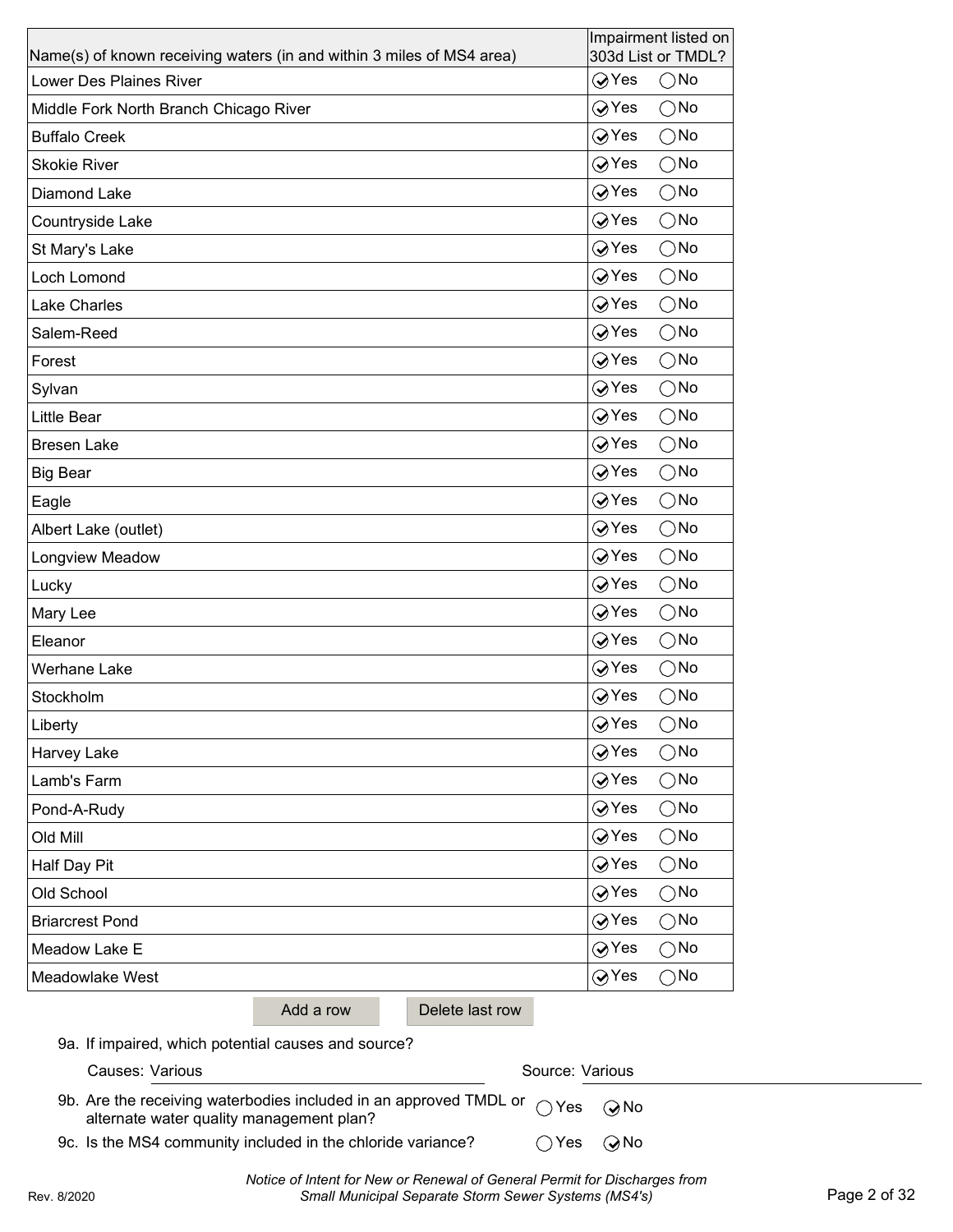## **Program Responsibility**

| 10. Shared Responsibility                                                                                                   |                                  |                                          |               |
|-----------------------------------------------------------------------------------------------------------------------------|----------------------------------|------------------------------------------|---------------|
| Is your MS4 responsible for any permit requirements of another MS4 community? $\mathbb Q$ Yes                               |                                  | ( ) No                                   |               |
| If yes: Which MS4 community?: West Deerfield Township                                                                       |                                  |                                          |               |
| Which minimum control measurements is the other MS4 responsible for?                                                        |                                  |                                          |               |
| √ Public Education and Outreach                                                                                             |                                  | <b>Construction Site Runoff Control</b>  |               |
| √Public Participation/Involvement                                                                                           |                                  | <b>Post-Construction Runoff Control</b>  |               |
| √Illicit Discharge Detection and Elimination                                                                                |                                  | ◯ Pollution Prevention/Good Housekeeping |               |
| Does your MS4 Community rely on another MS4 to satisfy any of the permit requirements? $\mathbb Q$ Yes                      |                                  |                                          | $\bigcirc$ No |
| If yes: Which MS4 community?: Lake County                                                                                   |                                  |                                          |               |
| Which minimum control measurements is the other MS4 responsible for?                                                        |                                  |                                          |               |
| Public Education and Outreach                                                                                               |                                  | ◯ Construction Site Runoff Control       |               |
| Public Participation/Involvement                                                                                            |                                  | <b>√Post-Construction Runoff Control</b> |               |
| Illicit Discharge Detection and Elimination                                                                                 |                                  | □ Pollution Prevention/Good Housekeeping |               |
| 11. Co-Permittee                                                                                                            |                                  |                                          |               |
| Is your MS4 Community a Co-Permittee with another MS4 Community? $\bigcirc$ Yes                                             |                                  | $\odot$ No                               |               |
| 12. Other contacts responsible for implementation or coordination of Stormwater Management                                  |                                  |                                          |               |
| Program Name: Tracy Gastfield                                                                                               |                                  | <b>Title: Admin Assistant</b>            |               |
| Phone: 847-634-4600                                                                                                         | Email: tracy@vernontownship.com  |                                          |               |
| Area of Responsibility: Public Education/Outreach, Public Participation, Illicit Discharge, Pollution Prevention/Good House |                                  |                                          |               |
| Name: Eric Steffen                                                                                                          |                                  | <b>Title: Operations Manager</b>         |               |
| Phone: 847-377-2109                                                                                                         | Email: Esteffen@lakecountyil.gov |                                          |               |
| Area of Responsibility: Construction Site Runoff Control, Post Construction Runoff Control                                  |                                  |                                          |               |
|                                                                                                                             | Add a row                        | Delete last row                          |               |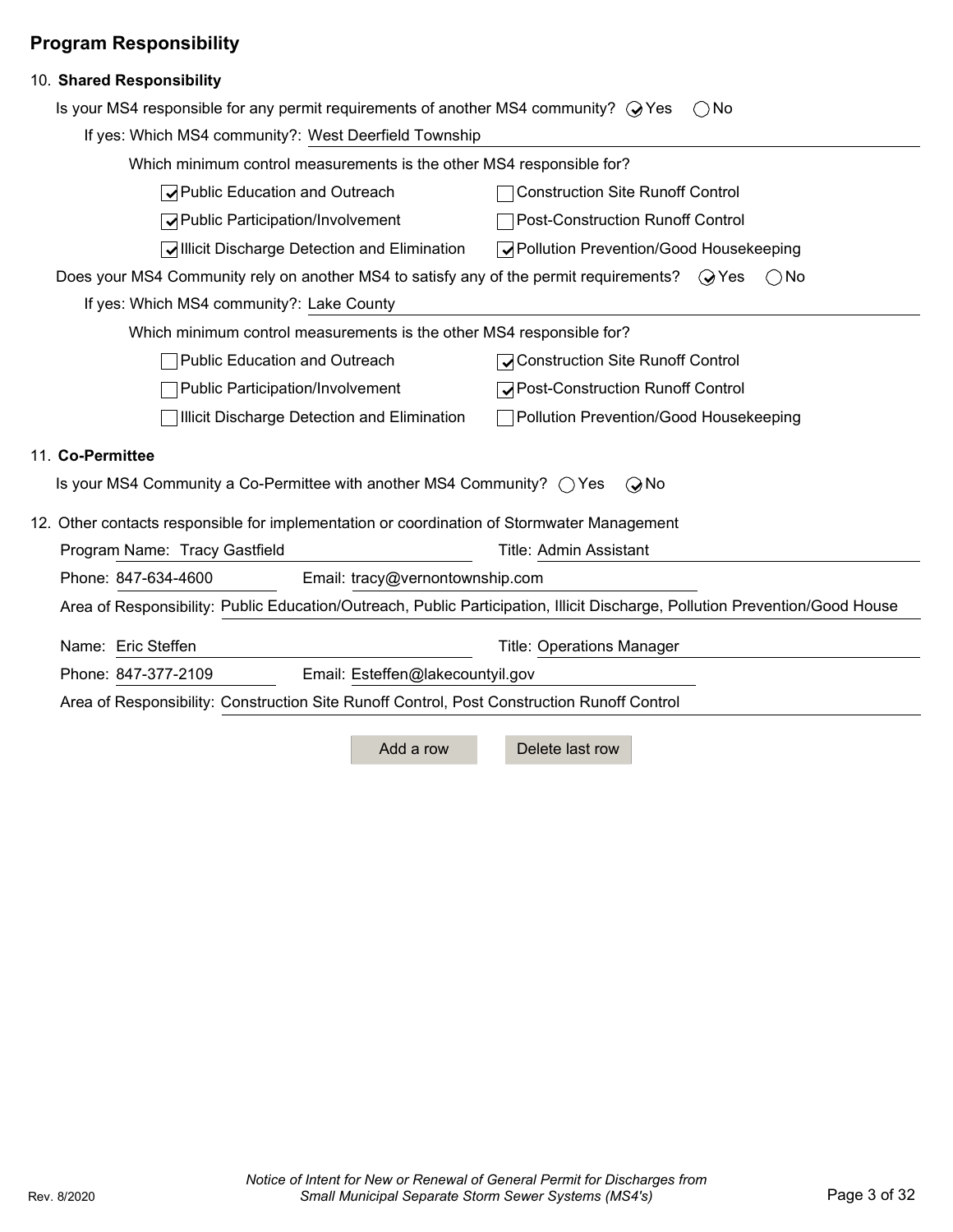Part II. Best Management Practices (include shared responsibilities) which have been implemented or are proposed to be implemented in the MS4 area

#### **A. Public Education and Outreach**

Approximate date first implemented: March 2008 Frequency of each BMP program: Varies

#### Qualifying Local Programs

The Lake County Stormwater Management Commission (SMC) serves as a QLP for Lake County MS4s. As a QLP, SMC performs activities related to each of the six MCMs described in the MS4 Permit, including activities related to Public Education and Outreach. These activities provide Lake County with a baseline Countywide stormwater management program that can be built upon by each of the individual MS4s. Over the coming years, SMC plans to continue to perform a variety of activities related to the Public Education and Outreach MCM..

Measurable Goals (include shared responsibilities)

#### **√** A.1 Distributed Paper Material

#### Brief Description of BMP

The QLP compiles, develops, and distributes throughout Lake County (to the general pubic and MS4s) a variety of materials related to stormwater management. The MS4 supports the QLP by further distributing education material via take-away racks, municipal newsletters, website, at outreach events and by supporting efforts of the Solid Waste Agency of Lake County (SWALCO).

Measurable Goals, including frequencies

Refer to BMP's below. BMP numbers without a "Q" are administered by the MS4. "Q" BMP numbers are administered by the QLP and supported by the MS4. BMP implementation is on-going unless otherwise noted.

#### Milestones

| Year 1: Maintain take-away racks. Attend outreach events and scheduled meetings as necessary. |
|-----------------------------------------------------------------------------------------------|
|                                                                                               |
| Year 2: Maintain take-away racks. Attend outreach events and scheduled meetings as necessary. |
|                                                                                               |
| Year 3: Maintain take-away racks. Attend outreach events and scheduled meetings as necessary. |
|                                                                                               |
| Year 4: Maintain take-away racks. Attend outreach events and scheduled meetings as necessary. |
|                                                                                               |
| Year 5: Maintain take-away racks. Attend outreach events and scheduled meetings as necessary. |
|                                                                                               |

#### Additional Info

BMP Number: A1-1(Q)

Make available outreach materials on stormwater related topics including safe vehicle maintenance, car washing, healthy lawn care, green infrastructure, pool dewatering, illicit discharge and illegal dumping. Both the MS4 and the QLP provide via take-away-racks, outreach events and scheduled meetings with the general public, as needed.

BMP Number: A1-2

Include stormwater related article in newsletter at least once a year

Add a row Delete last row

#### **√** A.2 Speaking Engagement

#### Brief Description of BMP

The QLP provides educational presentations related to IEPA's NPDES Stormwater Program on a regular basis at Municipal Advisory Committee (MAC) meetings. Upon request, QLP provides educational presentations related to IEPA's NPDES Stormwater Program to Lake County MS4s.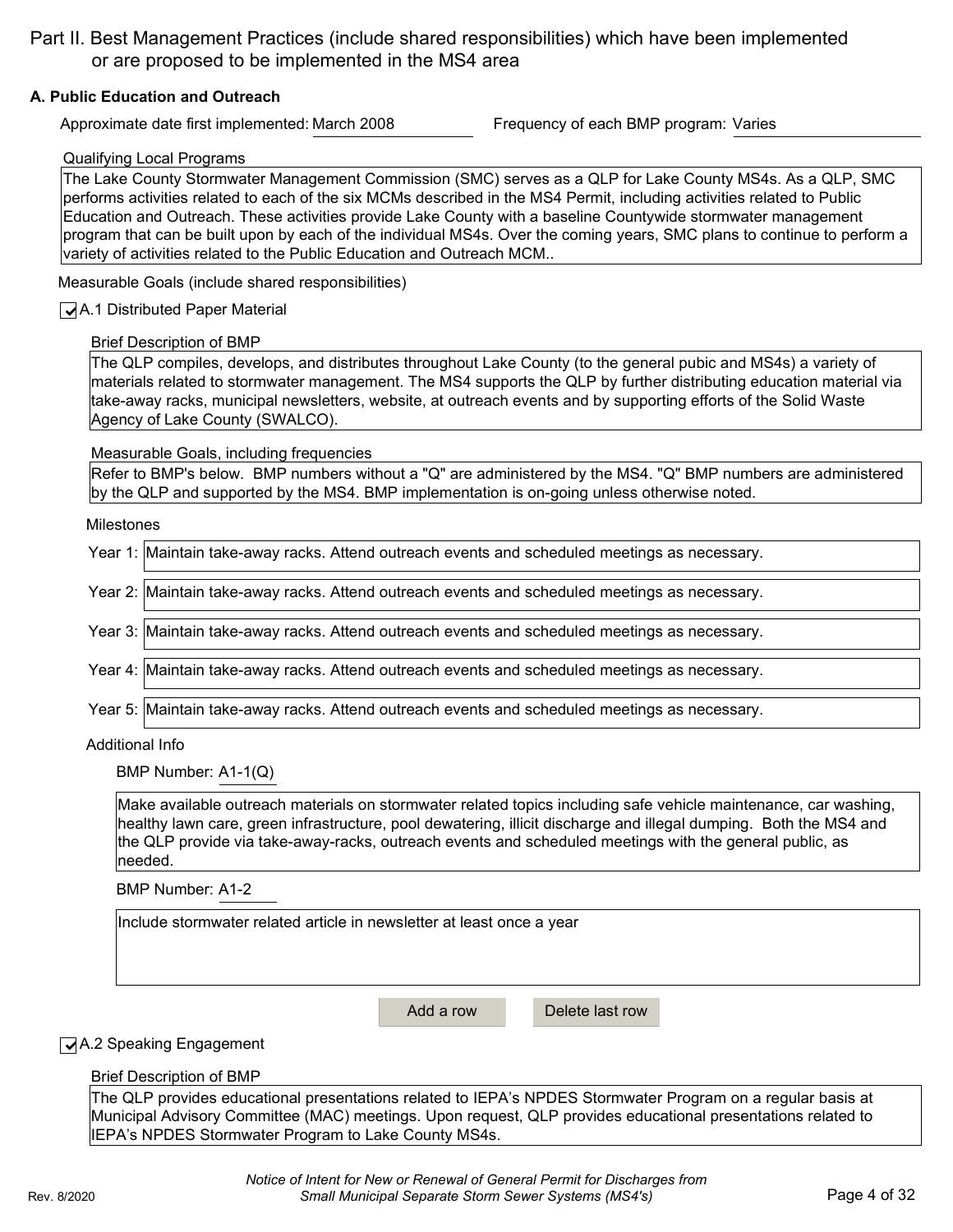#### Measurable Goals, including frequencies

Refer to BMP's below. BMP numbers without a "Q" are administered by the MS4. "Q" BMP numbers are administered by the QLP and supported by the MS4. BMP implementation is annually unless otherwise noted.

#### Milestones

|  |  |  |  | Year 1: Minimum of 1 NPDES program related presentation annually. |
|--|--|--|--|-------------------------------------------------------------------|
|--|--|--|--|-------------------------------------------------------------------|

Year 2: Minimum of 1 NPDES program related presentation annually.

Year 3: Minimum of 1 NPDES program related presentation annually.

Year 4: Minimum of 1 NPDES program related presentation annually.

Year 5: Minimum of 1 NPDES program related presentation annually.

#### Additional Info

BMP Number: A2-1(Q)

Include NPDES program information at at least 1 annual MAC meeting.

BMP Number: A2-2(Q)

Provide educational presentations related to NPDES stormwater program (Big Picture), upon request.

Add a row Delete last row

#### ✔ A.3 Public Service Announcement

#### Brief Description of BMP

QLP performs extensive Social Media Outreach & Announcement Activities. Public service announcement related to IEPA's NPDES Stormwater Program or Stormwater BMPs are included in SMC's watershed E-News. SMC also utilizes social media and coordinates with the Lake County Department of Transportation (LCDOT) to post watershed identification signage in watersheds where watershed planning activities have occurred or are occurring.

Measurable Goals, including frequencies

Refer to BMP's below. BMP numbers without a "Q" are administered by the MS4. "Q" BMP numbers are administered by the QLP and supported by the MS4. BMP implementation is on-going unless otherwise noted.

#### Milestones

| Year 1: 1 mainstream publication annually. Maintain social media campaign.  |
|-----------------------------------------------------------------------------|
| Year 2: 1 mainstream publication annually. Maintain social media campaign.  |
| Year 3: 1 mainstream publication annually. Maintain social media campaign.  |
| Year 4:  1 mainstream publication annually. Maintain social media campaign. |
| Year 5:  1 mainstream publication annually. Maintain social media campaign. |
| Additional Info                                                             |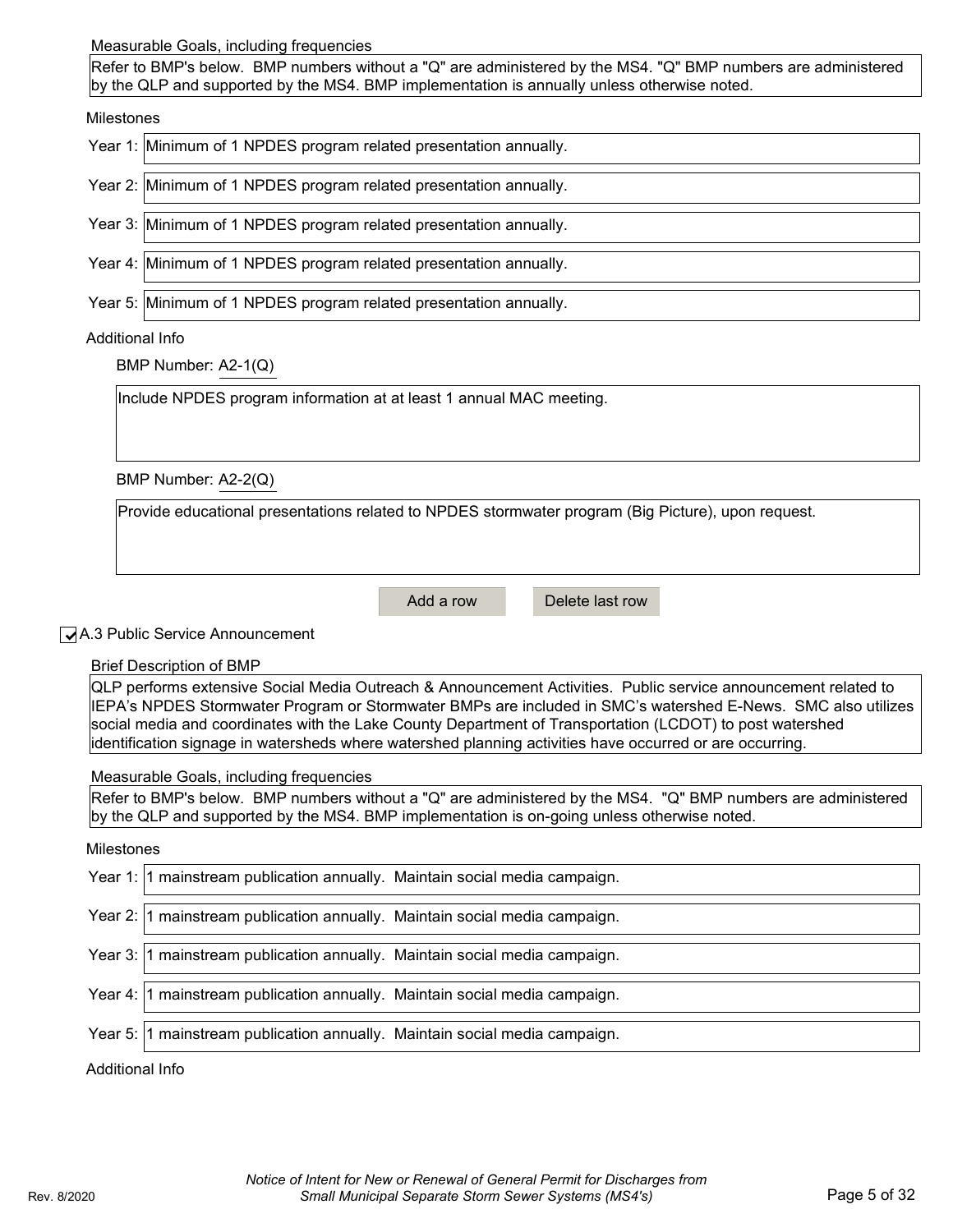BMP Number: A3-1(Q)

Include NPDES program information in at least 1 mainstream publication.

BMP Number: A3-2(Q)

Post watershed signage in cooperation with LCDOT.

BMP Number: A3-3(Q)

Provide NPDES related information via Facebook and E-News

Add a row Delete last row

**√** A.4 Community Event

Brief Description of BMP

QLP sponsors and co-sponsors educational and technical training workshops on a variety of stormwater managementrelated topics. Each year, SMC will sponsor or co-sponsor at least one workshop on a topic related to IEPA's NPDES Stormwater Program, such as soil erosion and sediment control, illicit discharge detection and elimination, or stormwater best management practices (BMPs) that can be used to protect and improve water quality.

Measurable Goals, including frequencies

Refer to BMP's below. BMP numbers without a "Q" are administered by the MS4. "Q" BMP numbers are administered by the QLP and supported by the MS4. BMP implementation is annual unless otherwise noted.

#### **Milestones**

| Year 1: Implement SMPP. |
|-------------------------|
| Year 2: Implement SMPP. |
| Year 3: Implement SMPP. |
| Year 4: Implement SMPP. |
| Year 5: Implement SMPP. |

Additional Info

BMP Number: A4-1

Solid Waste Agency of Lake County (SWALCO) holds household waste collection events in various communities throughout Lake County, which assist in collecting waste before it enters the storm sewer system. The MS4 supports and publicizes SWALCO collections. Vernon Township participates in 2 SWALCO collection events a year. Also publicizes multiple SWALCO events a year.

BMP Number: A4-2(Q)

Sponsor / co-sponsor NPDES related workshops, at least once annually (track).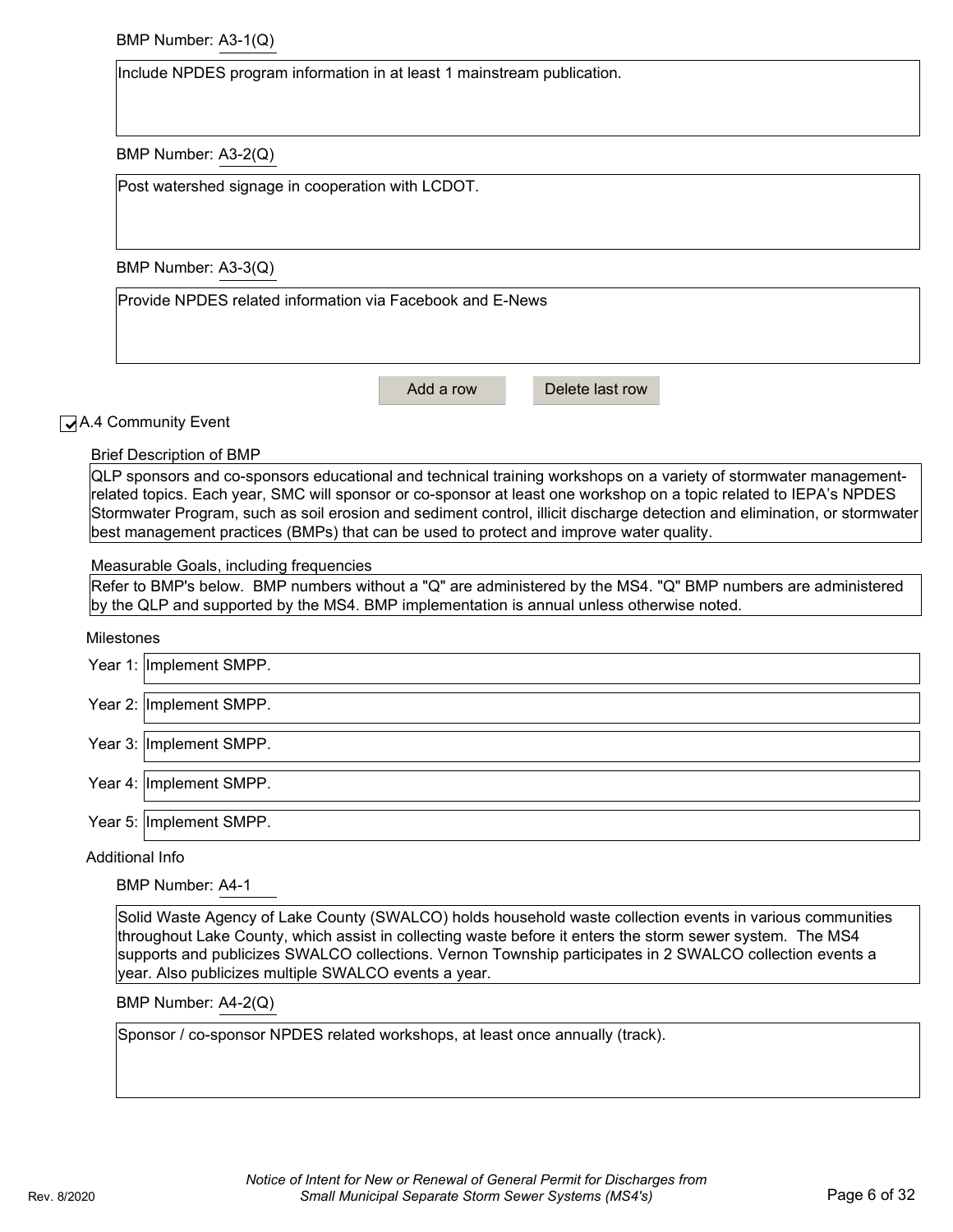|  | BMP Number: A4-3(Q) |  |
|--|---------------------|--|
|--|---------------------|--|

| Sponsor / co-sponsor NPDES related workshops (track). Attend/sponsor outreach events and scheduled |  |
|----------------------------------------------------------------------------------------------------|--|
| meetings as-needed.                                                                                |  |

Add a row Delete last row

#### **√** A.5 Classroom Education Material

| <b>Brief Description of BMP</b>                                                                                                                                                                                                              |  |  |  |  |
|----------------------------------------------------------------------------------------------------------------------------------------------------------------------------------------------------------------------------------------------|--|--|--|--|
| Upon request, QLP will contribute to the development and compilation of material for inclusion in a stormwater                                                                                                                               |  |  |  |  |
| education kit that can be distributed to local students and teachers and/or other local stakeholders. Additionally, upon<br>request, SMC will provide information, materials, and training to local students and teachers and/or other local |  |  |  |  |
| stakeholders interested in conducting storm drain stenciling.                                                                                                                                                                                |  |  |  |  |
|                                                                                                                                                                                                                                              |  |  |  |  |
| Measurable Goals, including frequencies<br>Refer to BMP's below. BMP numbers without a "Q" are administered by the MS4. "Q" BMP numbers are administered                                                                                     |  |  |  |  |
| by the QLP and supported by the MS4. BMP implementation is as-needed unless otherwise noted.                                                                                                                                                 |  |  |  |  |
|                                                                                                                                                                                                                                              |  |  |  |  |
| <b>Milestones</b>                                                                                                                                                                                                                            |  |  |  |  |
| Year 1:                                                                                                                                                                                                                                      |  |  |  |  |
| Year 2:                                                                                                                                                                                                                                      |  |  |  |  |
|                                                                                                                                                                                                                                              |  |  |  |  |
| Year 3:                                                                                                                                                                                                                                      |  |  |  |  |
|                                                                                                                                                                                                                                              |  |  |  |  |
| Year 4:                                                                                                                                                                                                                                      |  |  |  |  |
| Year 5:                                                                                                                                                                                                                                      |  |  |  |  |
| <b>Additional Info</b>                                                                                                                                                                                                                       |  |  |  |  |
| BMP Number: A5-1(Q)                                                                                                                                                                                                                          |  |  |  |  |
| Provide stormwater educational kits, as-needed.                                                                                                                                                                                              |  |  |  |  |
|                                                                                                                                                                                                                                              |  |  |  |  |
| BMP Number: A5-2(Q)                                                                                                                                                                                                                          |  |  |  |  |
| Provide guide to Storm Drain Marking to groups that express interest, as-needed.                                                                                                                                                             |  |  |  |  |
|                                                                                                                                                                                                                                              |  |  |  |  |
|                                                                                                                                                                                                                                              |  |  |  |  |

BMP Number: A5-1

| Distribute stormwater educational material to Vernon Township camp participants annually |  |  |  |  |
|------------------------------------------------------------------------------------------|--|--|--|--|
|------------------------------------------------------------------------------------------|--|--|--|--|

Add a row Delete last row

#### ✓ A.6 Other Public Education

#### Brief Description of BMP

QLP maintains a website that contains a variety of materials and resources related to stormwater management. The website provides information about IEPA's NPDES Stormwater Program, provide information about stormwater best management practices (BMPs), allow for download of stormwater management-related publications and documents, provide notices of upcoming meetings and ongoing projects, includes watershed plans and watershed workgroup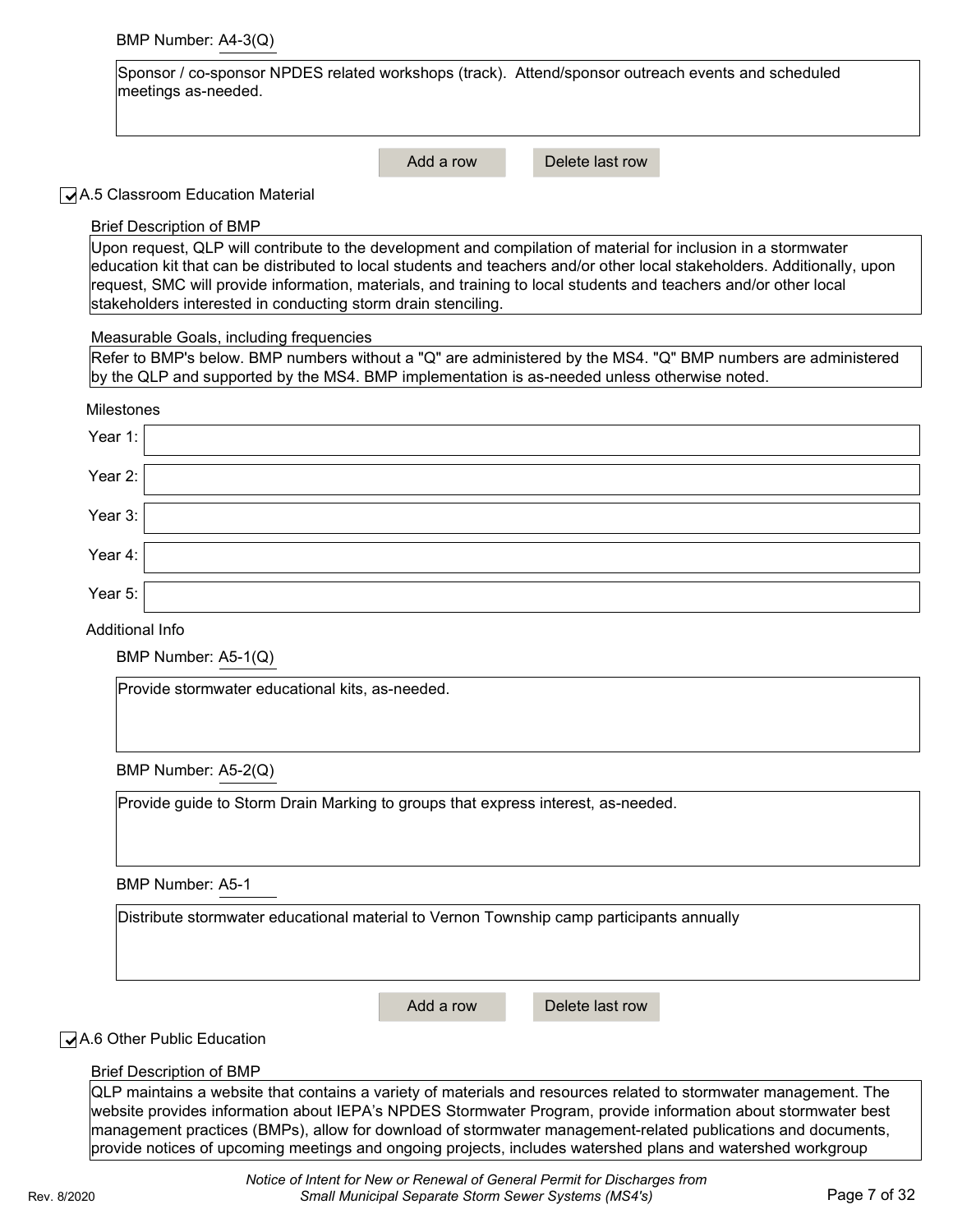|  |  |  | information, and provide links to a number of other stormwater management-related resources. |
|--|--|--|----------------------------------------------------------------------------------------------|
|  |  |  |                                                                                              |

#### Measurable Goals, including frequencies

Refer to BMP's below. BMP numbers without a "Q" are administered by the MS4. "Q" BMP numbers are administered by the QLP and supported by the MS4. BMP implementation is on-going unless otherwise noted.

|                 | Year 1: Maintain websites. |
|-----------------|----------------------------|
|                 | Year 2: Maintain websites. |
|                 | Year 3: Maintain websites. |
|                 | Year 4: Maintain websites. |
|                 | Year 5: Maintain websites. |
| Additional Info |                            |

## BMP Number: A6-1

Maintain link to SMC, link to SWALCO, IEPA, safe vehicle maintenance & car washing information, healthy lawn care, green infrastructure, pool dewatering.

BMP Number: A6-2

Post NOI, SMPP and Annual Report on website.

BMP Number: A6-3(Q)

|           | QLP maintain SMC website (information and links; include illicit discharge and illegal dumping info). |  |
|-----------|-------------------------------------------------------------------------------------------------------|--|
| Add a row | Delete last row                                                                                       |  |

#### **B. Public Participation/Involvement**

Approximate date first implemented: March 2008 Frequency of each BMP program: Varies

#### Qualifying Local Programs

The Lake County Stormwater Management Commission (SMC) serves as a QLP for Lake County MS4s. As a QLP, SMC performs activities related to each of the six MCMs described in the permit, including activities related to Public Participation/ Involvement. These activities provide Lake County with a baseline Countywide stormwater management program that can be built upon by each of the individual MS4s. Over the coming years, SMC plans to continue to perform a variety of activities related to the Public Participation/Involvement MCM.

#### **J**B.1 Public Panel

#### Brief Description of BMP

SMC provides procedural guidance and implements its Citizen Inquiry Response System (CIRS) for receiving and taking action on information provided by the public regarding post-construction stormwater runoff control. SMC coordinates and conducts public meetings as well as committee meetings that are open to the public.

#### Measurable Goals, including frequencies

Refer to BMP's below. BMP numbers without a "Q" are administered by the MS4. "Q" BMP numbers are administered by the QLP and supported by the MS4. BMP implementation is on-going unless otherwise noted.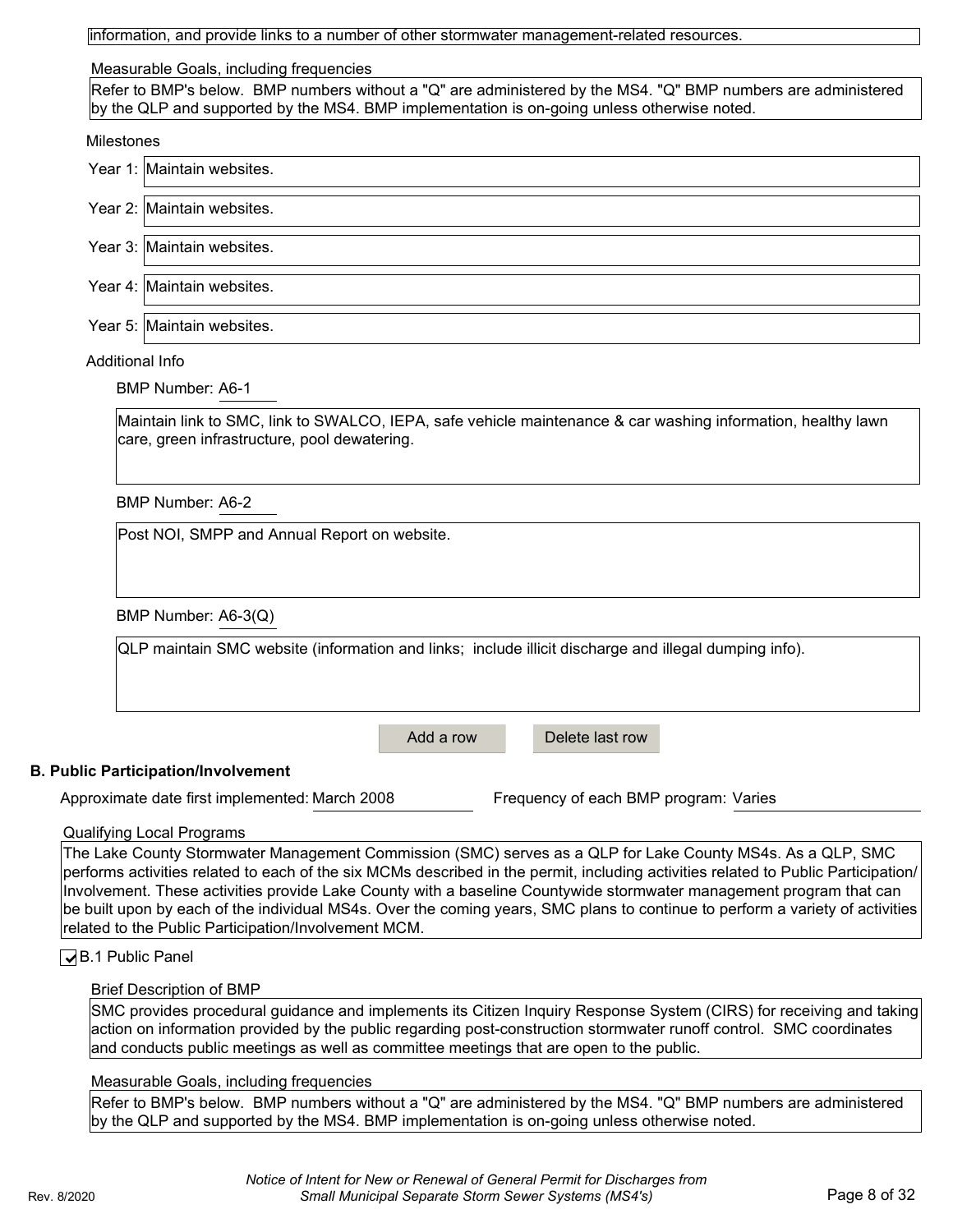## Measurable Goals (include shared responsibilities)

| <b>Milestones</b>                                                                                                                                                                                                                                                                                                                                                                                                                                                         |
|---------------------------------------------------------------------------------------------------------------------------------------------------------------------------------------------------------------------------------------------------------------------------------------------------------------------------------------------------------------------------------------------------------------------------------------------------------------------------|
| Year 1:                                                                                                                                                                                                                                                                                                                                                                                                                                                                   |
| Year 2:                                                                                                                                                                                                                                                                                                                                                                                                                                                                   |
| Year 3:                                                                                                                                                                                                                                                                                                                                                                                                                                                                   |
| Year 4:                                                                                                                                                                                                                                                                                                                                                                                                                                                                   |
| Year 5:                                                                                                                                                                                                                                                                                                                                                                                                                                                                   |
| Additional Info                                                                                                                                                                                                                                                                                                                                                                                                                                                           |
| BMP Number: B1-1(Q)                                                                                                                                                                                                                                                                                                                                                                                                                                                       |
| Implement CIRS procedures.                                                                                                                                                                                                                                                                                                                                                                                                                                                |
|                                                                                                                                                                                                                                                                                                                                                                                                                                                                           |
| BMP Number: B1-2(Q)                                                                                                                                                                                                                                                                                                                                                                                                                                                       |
| Provide notice of public meetings (TAC, MAC, WMB) on website. Track                                                                                                                                                                                                                                                                                                                                                                                                       |
|                                                                                                                                                                                                                                                                                                                                                                                                                                                                           |
|                                                                                                                                                                                                                                                                                                                                                                                                                                                                           |
| Add a row<br>Delete last row                                                                                                                                                                                                                                                                                                                                                                                                                                              |
| <b>B.2 Educational Volunteer</b>                                                                                                                                                                                                                                                                                                                                                                                                                                          |
| ◯B.3 Stakeholder Meeting                                                                                                                                                                                                                                                                                                                                                                                                                                                  |
| <b>Brief Description of BMP</b>                                                                                                                                                                                                                                                                                                                                                                                                                                           |
| The QLP is actively involved in watershed planning throughout Lake County. SMC believes that the watershed planning<br>process cannot happen and will not be successful without the input, interest, and commitment of the watershed<br>stakeholders. Watershed stakeholders may include municipalities, townships, drainage districts, homeowner<br>associations, lakes management associations, developers, landowners, and local, county, state, and federal agencies. |
|                                                                                                                                                                                                                                                                                                                                                                                                                                                                           |
| Measurable Goals, including frequencies<br>Refer to BMP's below. BMP numbers without a "Q" are administered by the MS4. "Q" BMP numbers are administered<br>by the QLP and supported by the MS4. BMP implementation is on-going unless otherwise noted.                                                                                                                                                                                                                   |
| Milestones                                                                                                                                                                                                                                                                                                                                                                                                                                                                |
| Year 1: Participate in relevant watershed planning efforts and workgroups.                                                                                                                                                                                                                                                                                                                                                                                                |
| Year 2: Participate in relevant watershed planning efforts and workgroups.                                                                                                                                                                                                                                                                                                                                                                                                |
| Year 3: Participate in relevant watershed planning efforts and workgroups.                                                                                                                                                                                                                                                                                                                                                                                                |
| Year 4: Participate in relevant watershed planning efforts and workgroups.                                                                                                                                                                                                                                                                                                                                                                                                |
| Year 5: Participate in relevant watershed planning efforts and workgroups.                                                                                                                                                                                                                                                                                                                                                                                                |
| Additional Info                                                                                                                                                                                                                                                                                                                                                                                                                                                           |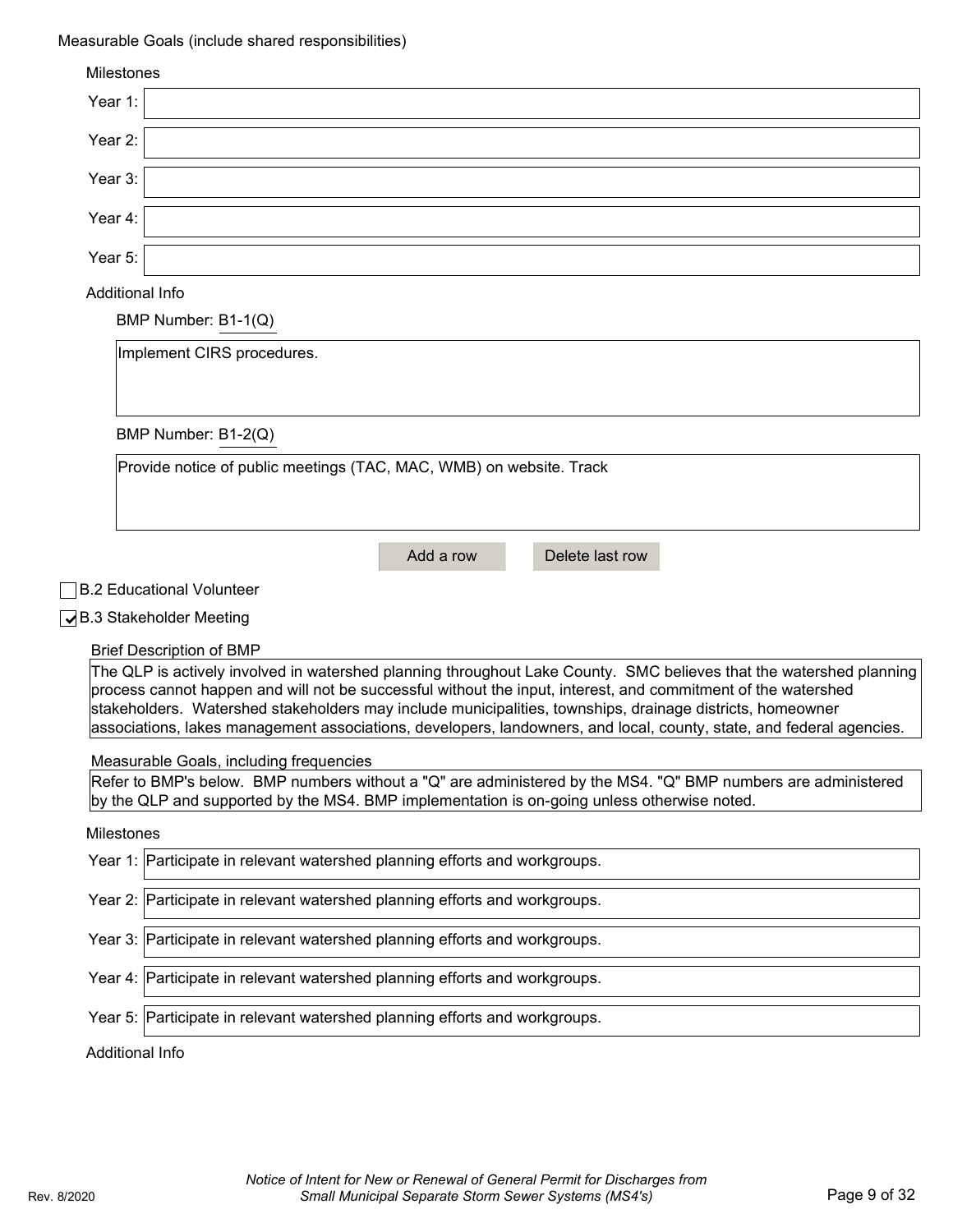QLP establishes watershed planning committee for each new watershed planning effort and provides notice of meetings. MS4 participates in watershed planning efforts that are relevant to the MS4.

|                                                                                                                   |                                                                                             | Add a row | Delete last row                                                                                                                                                                                                                          |  |
|-------------------------------------------------------------------------------------------------------------------|---------------------------------------------------------------------------------------------|-----------|------------------------------------------------------------------------------------------------------------------------------------------------------------------------------------------------------------------------------------------|--|
| ◯B.4 Public Hearing                                                                                               |                                                                                             |           |                                                                                                                                                                                                                                          |  |
|                                                                                                                   | <b>Brief Description of BMP</b>                                                             |           |                                                                                                                                                                                                                                          |  |
|                                                                                                                   | Present Annual Report to Board during open meeting                                          |           |                                                                                                                                                                                                                                          |  |
|                                                                                                                   | Measurable Goals, including frequencies                                                     |           |                                                                                                                                                                                                                                          |  |
|                                                                                                                   | MS4 to present Annual Report to Board during open meeting.                                  |           |                                                                                                                                                                                                                                          |  |
| Milestones                                                                                                        |                                                                                             |           |                                                                                                                                                                                                                                          |  |
|                                                                                                                   | Year 1: Present Annual Report to Board during open meeting.                                 |           |                                                                                                                                                                                                                                          |  |
|                                                                                                                   | Year 2: Present Annual Report to Board during open meeting.                                 |           |                                                                                                                                                                                                                                          |  |
|                                                                                                                   | Year 3: Present Annual Report to Board during open meeting.                                 |           |                                                                                                                                                                                                                                          |  |
|                                                                                                                   | Year 4: Present Annual Report to Board during open meeting.                                 |           |                                                                                                                                                                                                                                          |  |
|                                                                                                                   | Year 5: Present Annual Report to Board during open meeting.                                 |           |                                                                                                                                                                                                                                          |  |
| Additional Info                                                                                                   |                                                                                             |           |                                                                                                                                                                                                                                          |  |
|                                                                                                                   | <b>BMP Number:</b>                                                                          |           |                                                                                                                                                                                                                                          |  |
|                                                                                                                   |                                                                                             |           |                                                                                                                                                                                                                                          |  |
|                                                                                                                   |                                                                                             |           |                                                                                                                                                                                                                                          |  |
|                                                                                                                   |                                                                                             |           |                                                                                                                                                                                                                                          |  |
|                                                                                                                   |                                                                                             | Add a row | Delete last row                                                                                                                                                                                                                          |  |
|                                                                                                                   |                                                                                             |           |                                                                                                                                                                                                                                          |  |
|                                                                                                                   | <b>B.5 Volunteer Monitoring</b>                                                             |           |                                                                                                                                                                                                                                          |  |
|                                                                                                                   | $\sqrt{B.6}$ . Program Involvement                                                          |           |                                                                                                                                                                                                                                          |  |
|                                                                                                                   | <b>Brief Description of BMP</b>                                                             |           |                                                                                                                                                                                                                                          |  |
|                                                                                                                   |                                                                                             |           | QLP formed the Municipal Advisory Committee (MAC) to provide a forum for representatives of local MS4s, which<br>include municipalities, townships, and drainage districts, to discuss, among other topics, the implementation of IEPA's |  |
|                                                                                                                   |                                                                                             |           | NPDES Stormwater Program. SMC will continue to facilitate MAC meetings and will continue to provide general support                                                                                                                      |  |
|                                                                                                                   |                                                                                             |           | to Lake County MS4s as they continue to develop and implement their stormwater management programs. SMC will                                                                                                                             |  |
| prepare an annual report on its stormwater management activities and will provide guidance to Lake County MS4s in |                                                                                             |           |                                                                                                                                                                                                                                          |  |
|                                                                                                                   | preparing their own annual reports.                                                         |           |                                                                                                                                                                                                                                          |  |
|                                                                                                                   | Measurable Goals, including frequencies                                                     |           |                                                                                                                                                                                                                                          |  |
|                                                                                                                   | by the QLP and supported by the MS4. BMP implementation is annually unless otherwise noted. |           | Refer to BMP's below. BMP numbers without a "Q" are administered by the MS4. "Q" BMP numbers are administered                                                                                                                            |  |
| <b>Milestones</b>                                                                                                 |                                                                                             |           |                                                                                                                                                                                                                                          |  |
|                                                                                                                   | Year 1: Track MAC and other stormwater related meetings.                                    |           |                                                                                                                                                                                                                                          |  |
|                                                                                                                   | Year 2: Track MAC and other stormwater related meetings.                                    |           |                                                                                                                                                                                                                                          |  |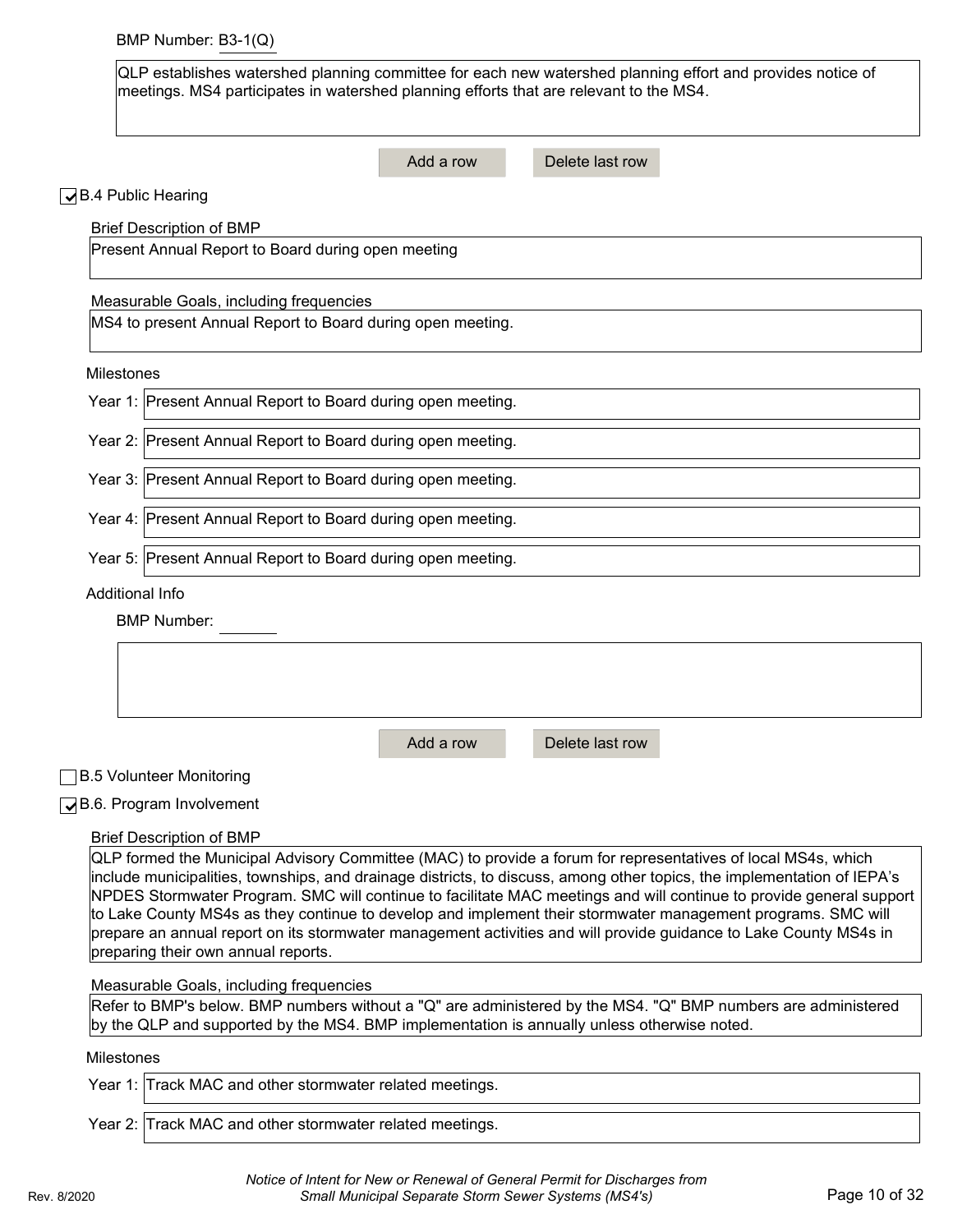Year 3: Track MAC and other stormwater related meetings.

Year 4: Track MAC and other stormwater related meetings.

Year 5: Track MAC and other stormwater related meetings. Evaluate SMPP.

#### Additional Info

BMP Number: B6-1(Q)

QLP hosts and MS4 attends MAC meetings and other stormwater related events.

BMP Number: B6-2

Evaluate SWPP (at least once during permit cycle) noting major highlights and deficiencies.

BMP Number: B6-3(Q)

Provide annual report template including description of QLP. Provide detailed Sate of Lake County Water's segment in annual report template.

Add a row Delete last row

✔B.7 Other Public Involvement

#### Brief Description of BMP

Publicize contact information to encourage submission of complaints, suggestions, requests or report potential illicit discharges/illegal dumping.

Measurable Goals, including frequencies

Publicize contact information to encourage submission of complaints, suggestions, requests (on-going).

Milestones

| Year 1:   Implement SMPP. |
|---------------------------|
| Year 2: Implement SMPP.   |
| Year 3: Implement SMPP.   |
| Year 4: Implement SMPP.   |
| Year 5: Implement SMPP.   |
| <b>Additional Info</b>    |
| <b>BMP Number:</b>        |
|                           |

Add a row Delete last row

*Notice of Intent for New or Renewal of General Permit for Discharges from*  Rev. 8/2020 *Small Municipal Separate Storm Sewer Systems (MS4's)* Page 11 of 32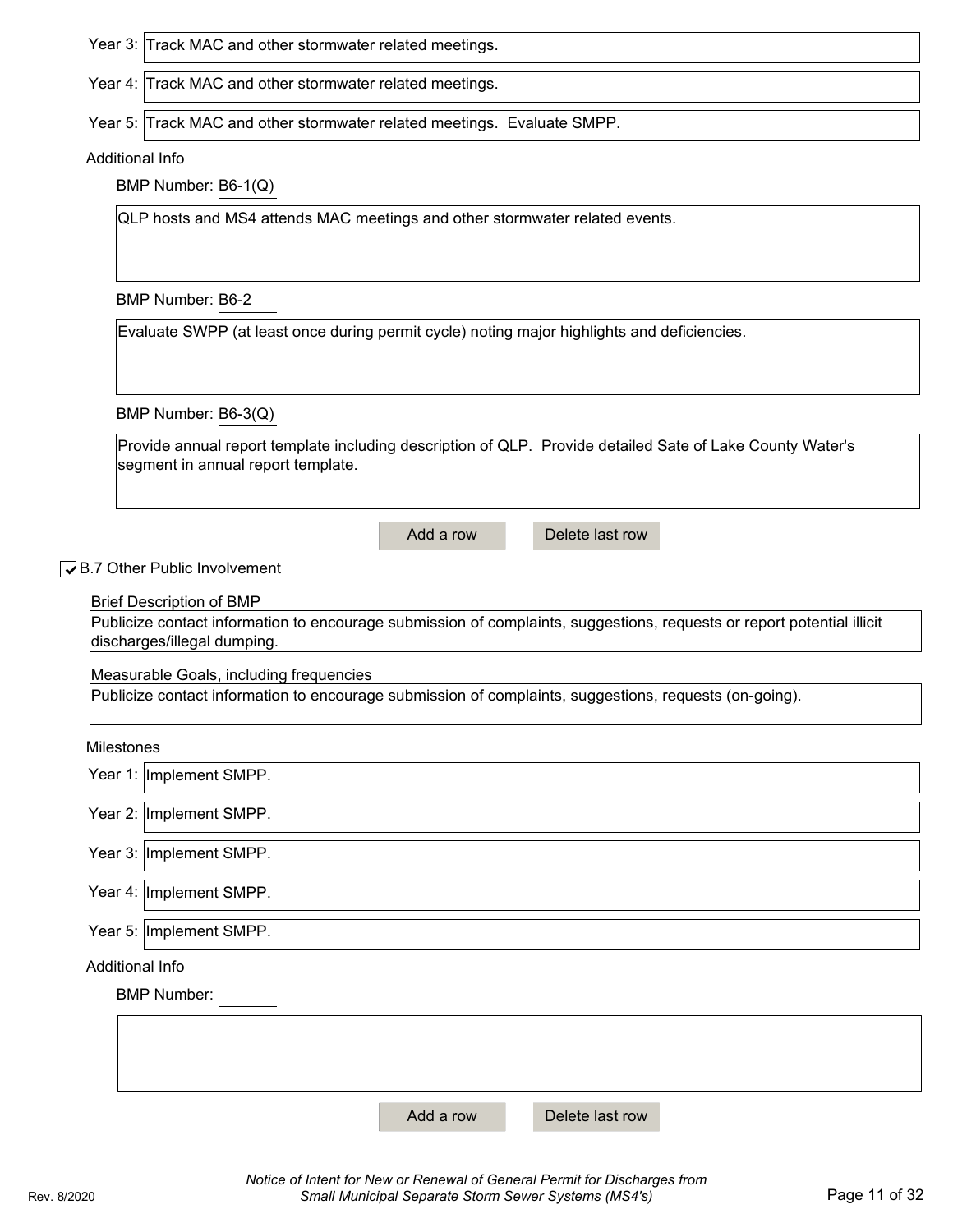#### **C. Illicit Discharge Detection and Elimination**

Approximate date first implemented: March 2003 Frequency of each BMP program: Varies

#### Qualifying Local Programs

The Lake County Stormwater Management Commission (SMC) serves as a QLP for Lake County MS4s. As a QLP, SMC performs activities related to each of the six MCMs described in the permit, including activities related to Illicit Discharge Detection and Elimination. These activities provide Lake County with a baseline Countywide stormwater management program that can be built upon by each of the individual MS4s. Over the coming years, SMC plans to continue to perform a variety of activities related to the Illicit Discharge Detection and Elimination MCM.

Measurable Goals (include shared responsibilities)

### **✓ C.1 Sewer Map Preparation**

Brief Description of BMP

MS4 maintains an outfall map showing the locations of outfalls, specifically identifying high priority outfalls and the names and location of all waters that receive discharges from those outfalls.

Measurable Goals, including frequencies

Refer to BMP's below. BMP numbers without a "Q" are administered by the MS4. "Q" BMP numbers are administered by the QLP and supported by the MS4. BMP implementation is on-going unless otherwise noted.

#### Milestones

| Year 1: Implement SMPP. |
|-------------------------|
| Year 2: Implement SMPP. |
| Year 3: Implement SMPP. |
| Year 4: Implement SMPP. |
| Year 5: Implement SMPP. |

Additional Info

BMP Number: C1-1

Maintain outfall map.

BMP Number: C1-2(Q)

Make available outfall data obtained as part of stream inventories and GIS data related to the County's existing stormwater infrastructure (e.g. storm sewer atlases, stream inventories and detention basin inventories).

BMP Number: C1-3

Inspect for "new" outfalls every 5 years

Add a row Delete last row

## **√** C.2 Regulatory Control Program

Brief Description of BMP

The WDO includes provisions that prohibit illicit discharges to the storm sewer system during construction (i.e., prior to final site stabilization) on development sites. MS4 has also adopted illicit discharge ordinances that prohibit all nonstormwater discharges, including illegal dumping, to the storm sewer system.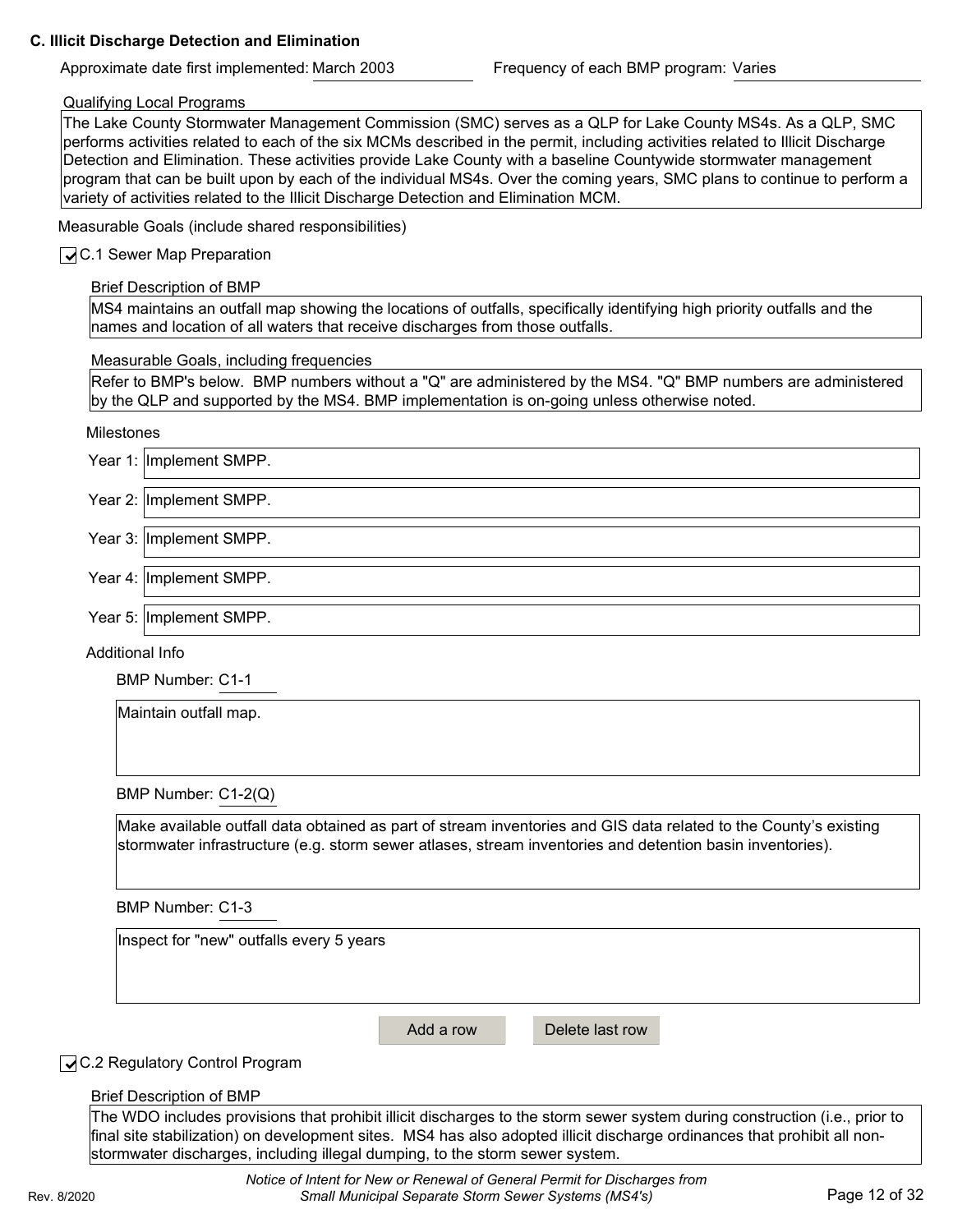#### Measurable Goals, including frequencies

Refer to BMP's below. BMP numbers without a "Q" are administered by the MS4. "Q" BMP numbers are administered by the QLP and supported by the MS4. BMP implementation is on-going unless otherwise noted.

| Milestones             |                                                                                                                                                                                                                                                                                          |
|------------------------|------------------------------------------------------------------------------------------------------------------------------------------------------------------------------------------------------------------------------------------------------------------------------------------|
|                        | Year 1: Support LCPBD                                                                                                                                                                                                                                                                    |
|                        | Year 2: Support LCPBD                                                                                                                                                                                                                                                                    |
|                        | Year 3: Support LCPBD                                                                                                                                                                                                                                                                    |
|                        | Year 4: Support LCPBD                                                                                                                                                                                                                                                                    |
|                        | Year 5: Support LCPBD                                                                                                                                                                                                                                                                    |
| <b>Additional Info</b> | <b>BMP Number: C2-1</b>                                                                                                                                                                                                                                                                  |
|                        | ** The MS4 is a non-certified community. The QLP administers and enforces the WDO including plan review,<br>permitting, inspections and enforcement. Vernon Township Supports LCPBD                                                                                                      |
|                        | Add a row<br>Delete last row                                                                                                                                                                                                                                                             |
|                        | ◯ C.3 Detection/Elimination Prioritization Plan<br><b>Brief Description of BMP</b><br>Detection / Elimination Privatization Plan has been developed and is included in SMPP. Detection methods include dry-<br>weather screening, regular storm sewer maintenance, and public reporting. |
|                        | Measurable Goals, including frequencies                                                                                                                                                                                                                                                  |
|                        | Refer to BMP's below. BMP numbers without a "Q" are administered by the MS4. "Q" BMP numbers are administered<br>by the QLP and supported by the MS4. BMP implementation frequencies are noted below per BMP.                                                                            |
| <b>Milestones</b>      |                                                                                                                                                                                                                                                                                          |
|                        | Year 1: Implement SMPP.                                                                                                                                                                                                                                                                  |
|                        | Year 2: Implement SMPP.                                                                                                                                                                                                                                                                  |
|                        | Year 3: Implement SMPP.                                                                                                                                                                                                                                                                  |
|                        | Year 4: Implement SMPP.                                                                                                                                                                                                                                                                  |
|                        | Year 5: Implement SMPP.                                                                                                                                                                                                                                                                  |
| Additional Info        |                                                                                                                                                                                                                                                                                          |
|                        | <b>BMP Number: C3-1</b>                                                                                                                                                                                                                                                                  |
|                        | Respond to, track and resolve indirect illicit discharges, as needed.                                                                                                                                                                                                                    |
|                        | <b>BMP Number: C3-2</b>                                                                                                                                                                                                                                                                  |

Pre-screen 100% of outfalls (20% per year or 100% within every 5-yrs)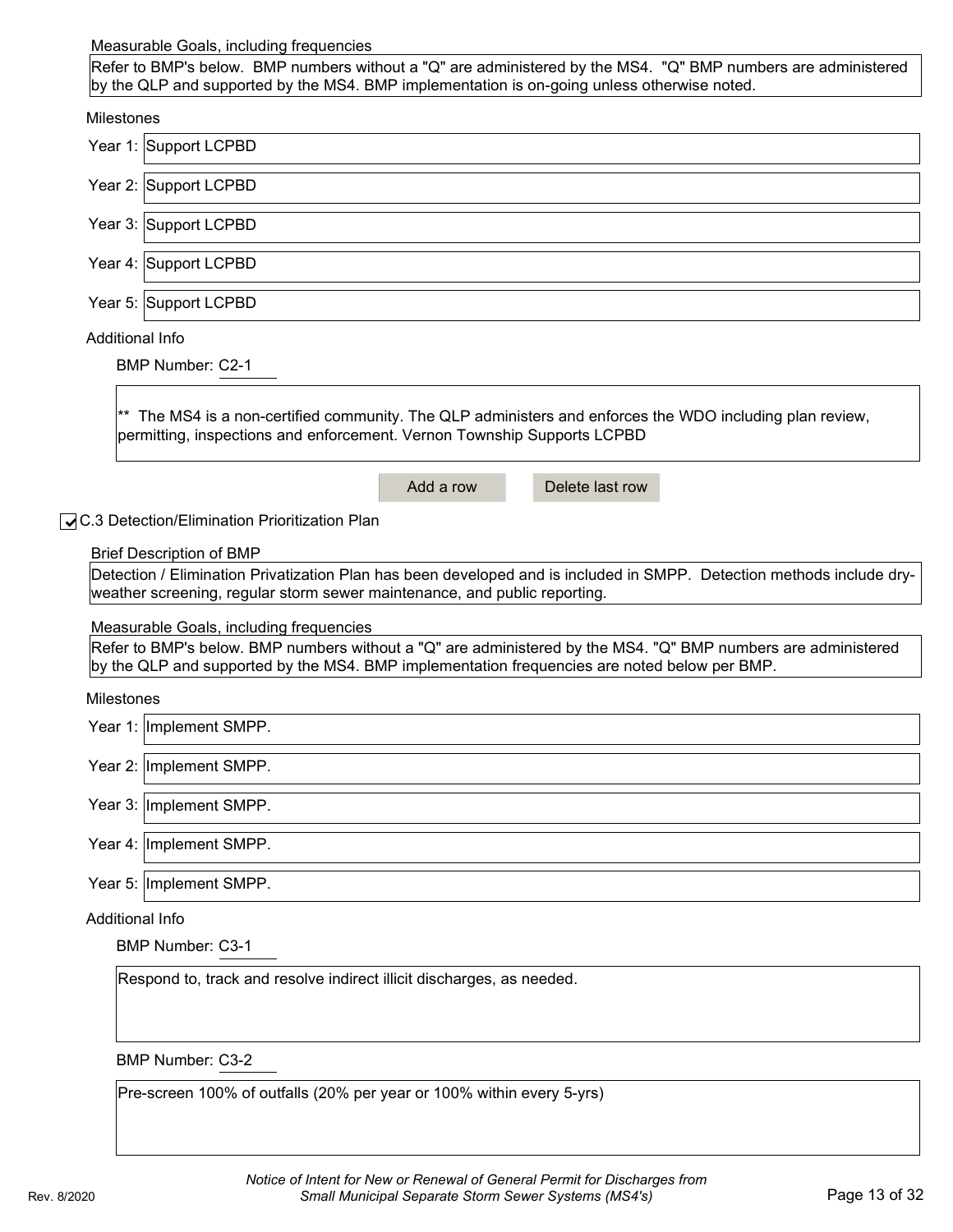## BMP Number: C3-3

| Complete outfall inspection procedure for all outfalls with observed dry weather flow (20% per year or 100%<br>within every 5-yrs). Document. |
|-----------------------------------------------------------------------------------------------------------------------------------------------|
| <b>BMP Number: C3-4</b>                                                                                                                       |
| Inspect all high priority outfalls annually.                                                                                                  |
| Delete last row<br>Add a row                                                                                                                  |
| <b>QC.4 Illicit Discharge Tracing Procedures</b>                                                                                              |
| <b>Brief Description of BMP</b>                                                                                                               |
| Source Id/tracing procedures for identified illicit discharges have been developed and are included in SMPP.                                  |
| Measurable Goals, including frequencies                                                                                                       |
| Follow established tracing procedures for potential illicit discharges included in the SMPP, on an as needed basis.                           |
| Milestones                                                                                                                                    |
| Year 1: Implement SMPP.                                                                                                                       |
| Year 2: Implement SMPP.                                                                                                                       |
| Year 3: Implement SMPP.                                                                                                                       |
| Year 4: Implement SMPP.                                                                                                                       |
| Year 5: Implement SMPP.                                                                                                                       |
| <b>Additional Info</b>                                                                                                                        |
| <b>BMP Number:</b>                                                                                                                            |
|                                                                                                                                               |
|                                                                                                                                               |
| Delete last row<br>Add a row                                                                                                                  |
| ◯C.5 Illicit Source Removal Procedures                                                                                                        |
| <b>Brief Description of BMP</b>                                                                                                               |
| Removal procedures for found illicit discharges have been developed and are included in SMPP.                                                 |
|                                                                                                                                               |
| Measurable Goals, including frequencies                                                                                                       |
| Follow established removal procedures for found illicit discharges included in the SMPP, on an as needed basis.                               |
| <b>Milestones</b>                                                                                                                             |
| Year 1: Implement SMPP.                                                                                                                       |
| Year 2: Implement SMPP.                                                                                                                       |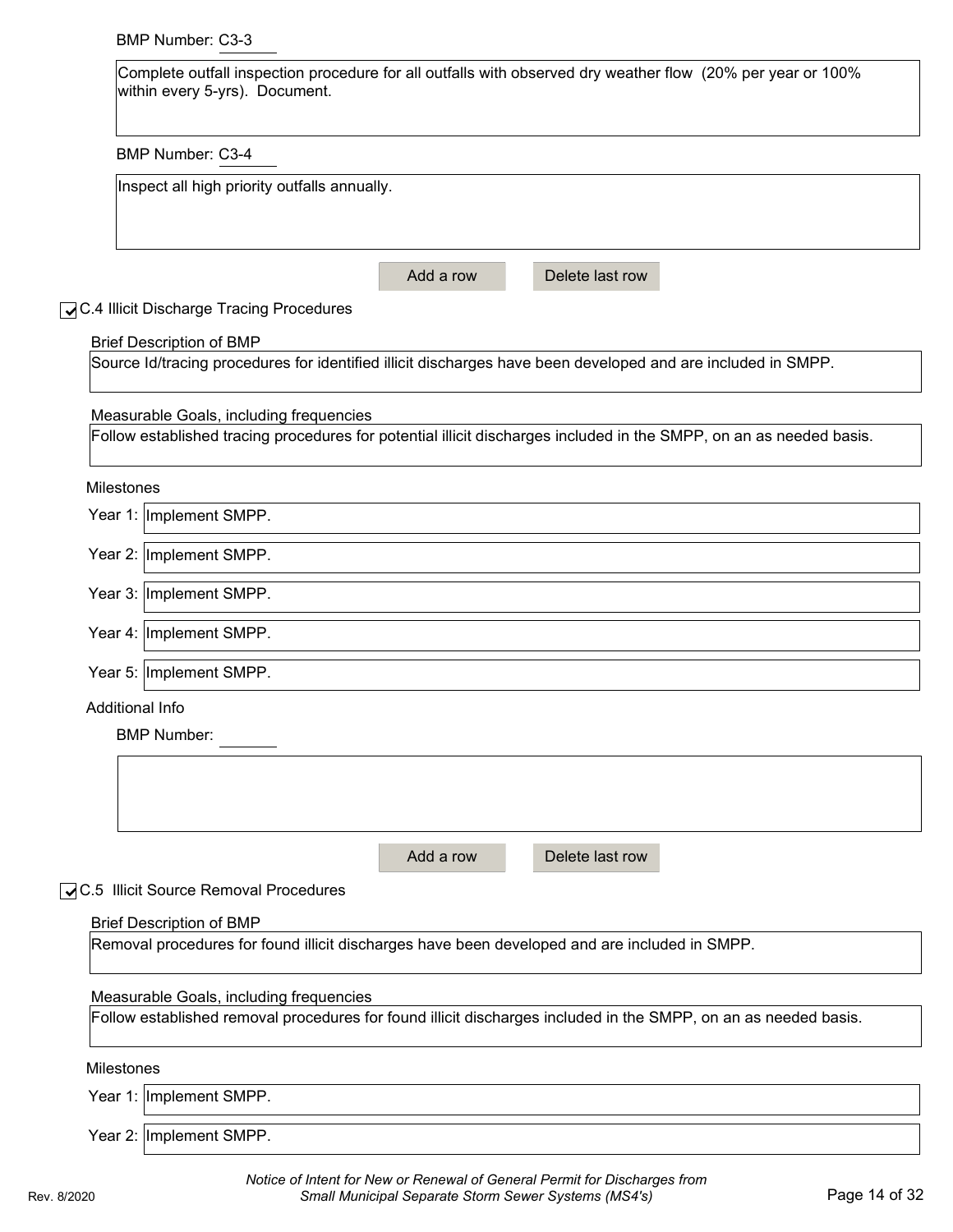|                   | Year 3: Implement SMPP.                                                                                                                               |
|-------------------|-------------------------------------------------------------------------------------------------------------------------------------------------------|
|                   | Year 4: Implement SMPP.                                                                                                                               |
|                   |                                                                                                                                                       |
|                   | Year 5: Implement SMPP.                                                                                                                               |
| Additional Info   |                                                                                                                                                       |
|                   | <b>BMP Number:</b>                                                                                                                                    |
|                   |                                                                                                                                                       |
|                   |                                                                                                                                                       |
|                   |                                                                                                                                                       |
|                   | Delete last row<br>Add a row                                                                                                                          |
|                   | ○C.6 Program Evaluation and Assessment                                                                                                                |
|                   | <b>Brief Description of BMP</b>                                                                                                                       |
|                   | Periodically evaluate and assess the IDDE portion of the SMPP. Collaborate and share information about IDDE                                           |
|                   | program and results through MAC.                                                                                                                      |
|                   | Measurable Goals, including frequencies                                                                                                               |
|                   | The inclusion or exclusion of water bodies on the IEPAs 303(d) list, published bi-annually, is a direct reflection of the<br>program's effectiveness. |
| <b>Milestones</b> |                                                                                                                                                       |
|                   | Year 1: Include assessment in Part B of the Annual Report.                                                                                            |
|                   | Year 2: Include assessment in Part B of the Annual Report.                                                                                            |
|                   | Year 3: Include assessment in Part B of the Annual Report.                                                                                            |
|                   | Year 4: Include assessment in Part B of the Annual Report.                                                                                            |
|                   | Year 5: Include assessment in Part B of the Annual Report.                                                                                            |
| Additional Info   |                                                                                                                                                       |
|                   | BMP Number: C.6-1                                                                                                                                     |
|                   | Review the results of the screening program, Include assessment in Part B of the Annual Report                                                        |
|                   |                                                                                                                                                       |
|                   |                                                                                                                                                       |
|                   | Add a row<br>Delete last row                                                                                                                          |
|                   | ◯C.7 Visual Dry Weather Screening                                                                                                                     |
|                   | <b>Brief Description of BMP</b>                                                                                                                       |
|                   | Continue screening storm sewer structures as part of regular cleaning and maintenance and implementing dry weather                                    |
|                   | screening program as described in the SMPP.                                                                                                           |
|                   | Measurable Goals, including frequencies                                                                                                               |

Clean approximately 20% per year or 100% within every 5-yrs. Document.

**Milestones**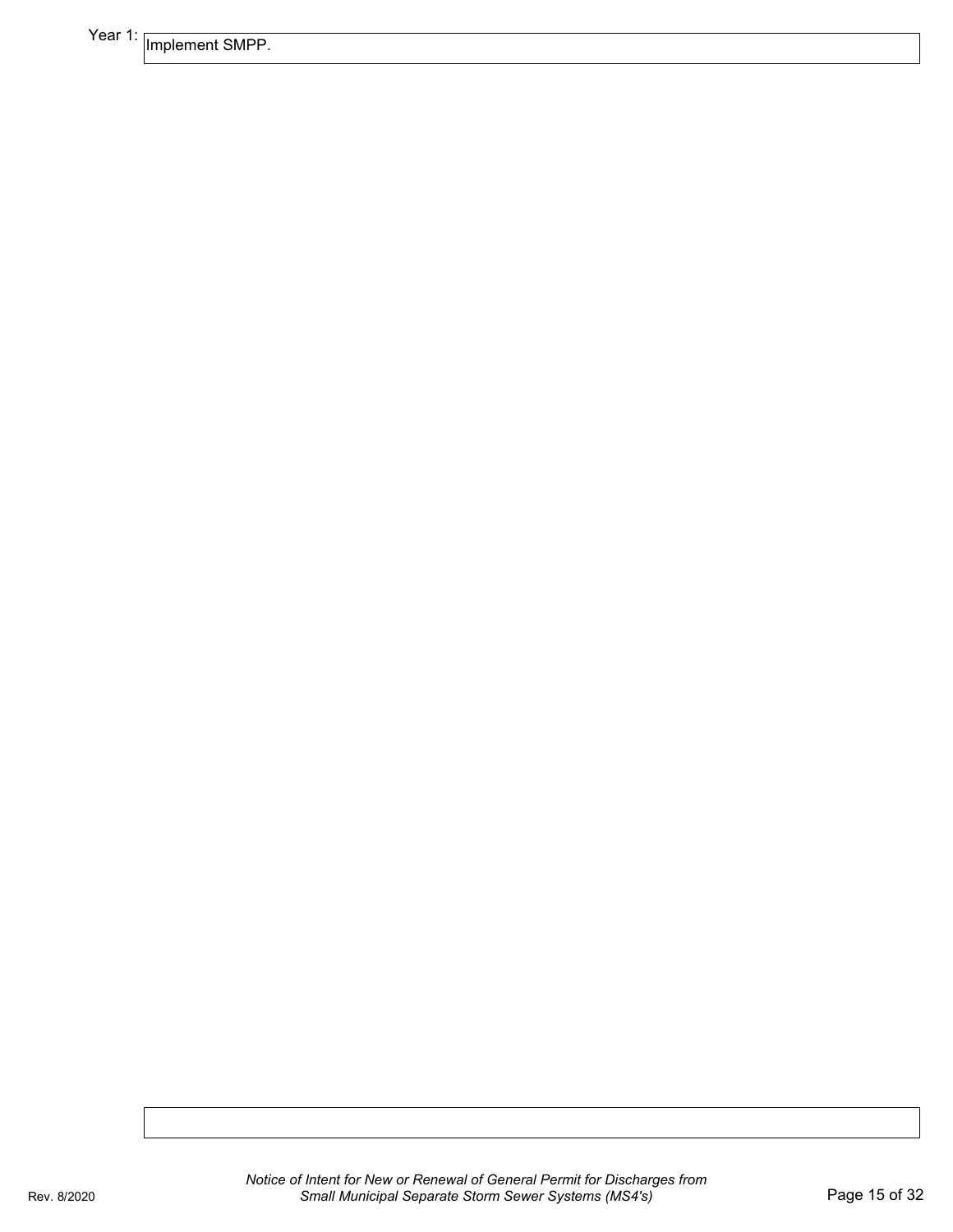|                 | Year 2: Implement SMPP.                                                                                                                                                                         |           |                 |  |
|-----------------|-------------------------------------------------------------------------------------------------------------------------------------------------------------------------------------------------|-----------|-----------------|--|
|                 | Year 3: Implement SMPP.                                                                                                                                                                         |           |                 |  |
|                 | Year 4: Implement SMPP.                                                                                                                                                                         |           |                 |  |
|                 | Year 5: Implement SMPP.                                                                                                                                                                         |           |                 |  |
| Additional Info |                                                                                                                                                                                                 |           |                 |  |
|                 | <b>BMP Number:</b>                                                                                                                                                                              |           |                 |  |
|                 |                                                                                                                                                                                                 |           |                 |  |
|                 |                                                                                                                                                                                                 |           |                 |  |
|                 |                                                                                                                                                                                                 | Add a row | Delete last row |  |
|                 | ◯C.8 Pollutant Field Testing                                                                                                                                                                    |           |                 |  |
|                 | <b>Brief Description of BMP</b>                                                                                                                                                                 |           |                 |  |
|                 | Perform field testing consistent with the procedure identified in the SMPP during pre-screening, for outfalls observed<br>with dry weather flow and for high-priority outfalls (see C.3 above). |           |                 |  |
|                 | Measurable Goals, including frequencies                                                                                                                                                         |           |                 |  |
|                 | Implement SMPP.                                                                                                                                                                                 |           |                 |  |
|                 |                                                                                                                                                                                                 |           |                 |  |
| Milestones      | Year 1: Average 20% outfalls observed with dry-weather flows and all high priority outfalls.                                                                                                    |           |                 |  |
|                 |                                                                                                                                                                                                 |           |                 |  |
|                 | Year 2: Average 20% outfalls observed with dry-weather flows and all high priority outfalls.                                                                                                    |           |                 |  |
|                 | Year 3: Average 20% outfalls observed with dry-weather flows and all high priority outfalls.                                                                                                    |           |                 |  |
|                 | Year 4: Average 20% outfalls observed with dry-weather flows and all high priority outfalls.                                                                                                    |           |                 |  |
|                 | Year 5: Average 20% outfalls observed with dry-weather flows and all high priority outfalls.                                                                                                    |           |                 |  |
| Additional Info |                                                                                                                                                                                                 |           |                 |  |
|                 | <b>BMP Number:</b>                                                                                                                                                                              |           |                 |  |
|                 |                                                                                                                                                                                                 |           |                 |  |
|                 |                                                                                                                                                                                                 |           |                 |  |
|                 |                                                                                                                                                                                                 |           |                 |  |
|                 |                                                                                                                                                                                                 | Add a row | Delete last row |  |
|                 | QC.9 Public Notification                                                                                                                                                                        |           |                 |  |
|                 | <b>Brief Description of BMP</b><br>Implement Spill Response Plan, described in SMPP. Provide notice for observed discharges.                                                                    |           |                 |  |
|                 |                                                                                                                                                                                                 |           |                 |  |
|                 | Measurable Goals, including frequencies                                                                                                                                                         |           |                 |  |
|                 | Implement SMPP on an as-needed basis.                                                                                                                                                           |           |                 |  |
| Milestones      |                                                                                                                                                                                                 |           |                 |  |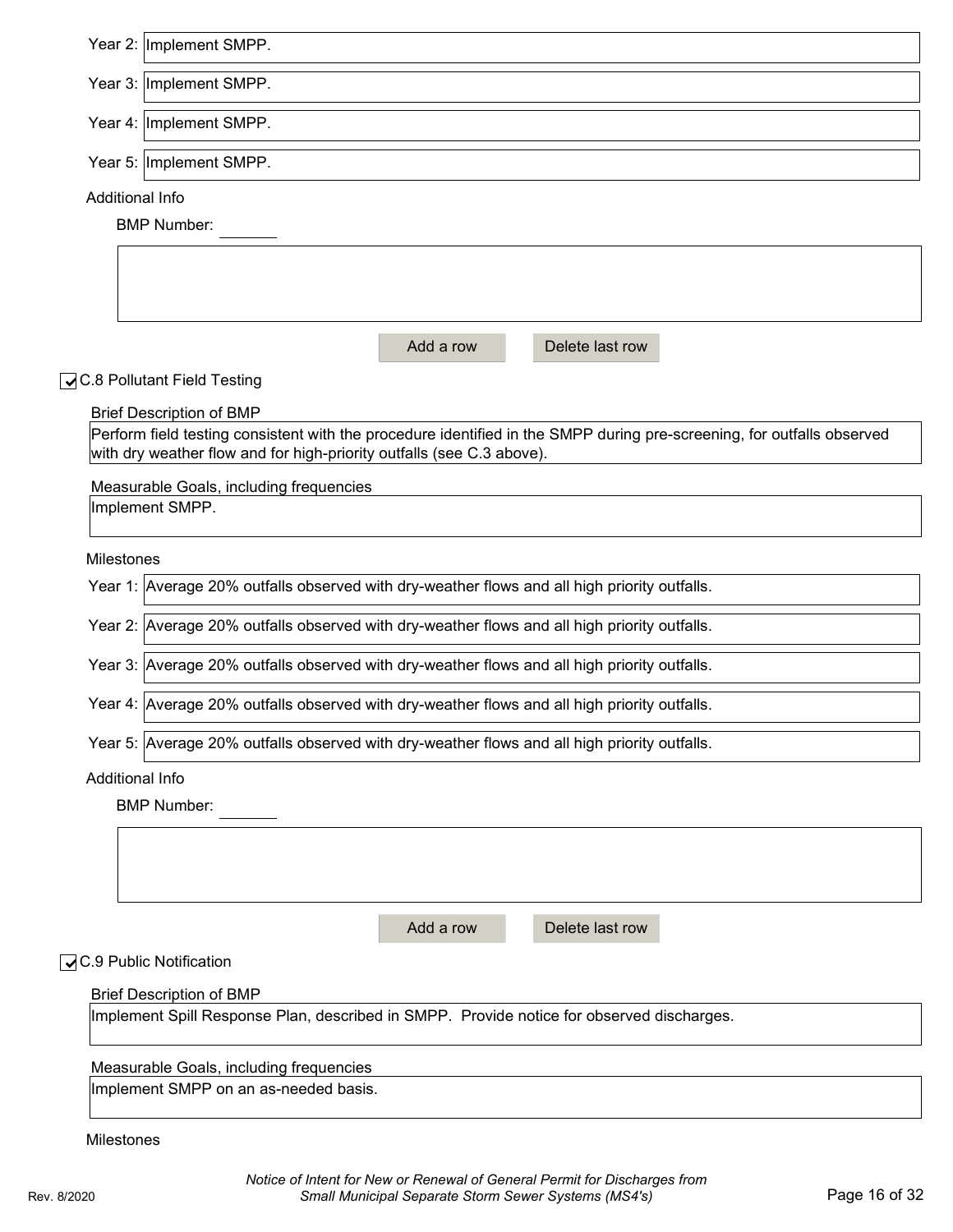|                   | Year 1: Implement SMPP.                                                                                                                                                                                                                                                                                                                                                                                                                                                                                                                                         |
|-------------------|-----------------------------------------------------------------------------------------------------------------------------------------------------------------------------------------------------------------------------------------------------------------------------------------------------------------------------------------------------------------------------------------------------------------------------------------------------------------------------------------------------------------------------------------------------------------|
|                   | Year 2: Implement SMPP.                                                                                                                                                                                                                                                                                                                                                                                                                                                                                                                                         |
|                   | Year 3: Implement SMPP.                                                                                                                                                                                                                                                                                                                                                                                                                                                                                                                                         |
|                   | Year 4: Implement SMPP.                                                                                                                                                                                                                                                                                                                                                                                                                                                                                                                                         |
|                   | Year 5: Implement SMPP.                                                                                                                                                                                                                                                                                                                                                                                                                                                                                                                                         |
| Additional Info   |                                                                                                                                                                                                                                                                                                                                                                                                                                                                                                                                                                 |
|                   | <b>BMP Number:</b>                                                                                                                                                                                                                                                                                                                                                                                                                                                                                                                                              |
|                   |                                                                                                                                                                                                                                                                                                                                                                                                                                                                                                                                                                 |
|                   |                                                                                                                                                                                                                                                                                                                                                                                                                                                                                                                                                                 |
|                   | Delete last row<br>Add a row                                                                                                                                                                                                                                                                                                                                                                                                                                                                                                                                    |
|                   | ○C.10 Other Illicit Discharge Controls                                                                                                                                                                                                                                                                                                                                                                                                                                                                                                                          |
|                   | <b>Brief Description of BMP</b>                                                                                                                                                                                                                                                                                                                                                                                                                                                                                                                                 |
|                   | QLP regularly sponsors and co-sponsors educational and technical training workshops on a variety of stormwater<br>management-related topics.                                                                                                                                                                                                                                                                                                                                                                                                                    |
|                   | Measurable Goals, including frequencies                                                                                                                                                                                                                                                                                                                                                                                                                                                                                                                         |
|                   | QLP sponsored/co-sponsored activity at least once annually.                                                                                                                                                                                                                                                                                                                                                                                                                                                                                                     |
| <b>Milestones</b> |                                                                                                                                                                                                                                                                                                                                                                                                                                                                                                                                                                 |
|                   | Year 1: QLP sponsors/co-sponsored activity at least once annually.                                                                                                                                                                                                                                                                                                                                                                                                                                                                                              |
|                   | Year 2: QLP sponsors/co-sponsored activity at least once annually.                                                                                                                                                                                                                                                                                                                                                                                                                                                                                              |
|                   | Year 3: QLP sponsors/co-sponsored activity at least once annually.                                                                                                                                                                                                                                                                                                                                                                                                                                                                                              |
|                   | Year 4: QLP sponsors/co-sponsored activity at least once annually.                                                                                                                                                                                                                                                                                                                                                                                                                                                                                              |
|                   | Year 5: QLP sponsors/co-sponsored activity at least once annually.                                                                                                                                                                                                                                                                                                                                                                                                                                                                                              |
| Additional Info   |                                                                                                                                                                                                                                                                                                                                                                                                                                                                                                                                                                 |
|                   | <b>BMP Number:</b>                                                                                                                                                                                                                                                                                                                                                                                                                                                                                                                                              |
|                   |                                                                                                                                                                                                                                                                                                                                                                                                                                                                                                                                                                 |
|                   |                                                                                                                                                                                                                                                                                                                                                                                                                                                                                                                                                                 |
|                   | Add a row<br>Delete last row                                                                                                                                                                                                                                                                                                                                                                                                                                                                                                                                    |
|                   | <b>D. Construction Site Runoff Control</b>                                                                                                                                                                                                                                                                                                                                                                                                                                                                                                                      |
|                   | Approximate date first implemented: March 2003<br>Frequency of each BMP program: Varies                                                                                                                                                                                                                                                                                                                                                                                                                                                                         |
|                   | <b>Qualifying Local Programs</b>                                                                                                                                                                                                                                                                                                                                                                                                                                                                                                                                |
|                   | The Lake County Stormwater Management Commission (SMC) serves as a QLP for Lake County MS4s. As a QLP, SMC<br>performs activities related to each of the six MCMs described in the permit, including activities related to Construction Site<br>Runoff Control. These activities provide Lake County with a baseline Countywide stormwater management program that can<br>be built upon by each of the individual MS4s. Over the coming years, SMC plans to continue to perform a variety of activities<br>related to the Construction Site Runoff Control MCM. |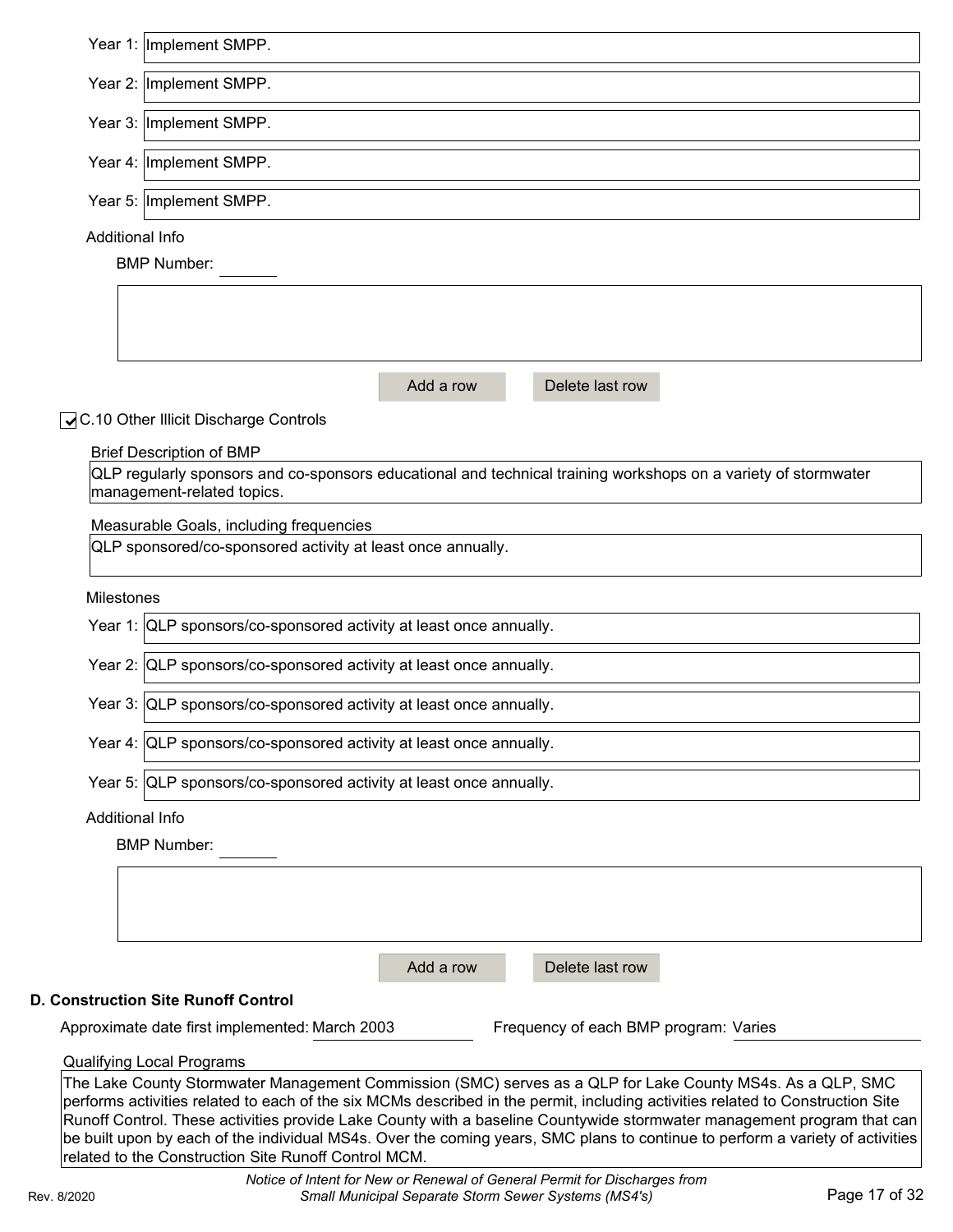#### Measurable Goals (include shared responsibilities)

## ✔D.1 Regulatory Control Program

#### Brief Description of BMP

The WDO is the regulatory mechanism that requires the use of soil erosion and sediment controls on development sites throughout Lake County. SMC has also created a Designated Erosion Control Inspector (DECI) program, a program designed to closely mirror the inspection requirements of IEPA's General NPDES Permit No. ILR10.

#### Measurable Goals, including frequencies

Refer to BMP's below. BMP numbers without a "Q" are administered by the MS4. "Q" BMP numbers are administered by the QLP and supported by the MS4. BMP implementation is on-going unless otherwise noted.

#### Milestones

Year 1: Support LCPBD. Support DECI Program.

Year 2: Support LCPBD. Support DECI Program.

Year 3: Support LCPBD. Support DECI Program.

Year 4: Support LCPBD. Support DECI Program.

Year 5: Support LCPBD. Support DECI Program.

Additional Info

BMP Number: D1-1

\*\* The MS4 is a non-certified community. The QLP administers and enforces the WDO including plan review, permitting, inspections and enforcement. Support LCPBD

BMP Number: D1-2(Q)

Administer DECI program.

Add a row Delete last row

**√** D.2 Erosion and Sediment Control BMPs

#### Brief Description of BMP

§600 of the WDO specifies the soil erosion and sediment control measures that must be used in conjunction with any land disturbing activities conducted on a development site. SMC has also created a Designated Erosion Control Inspector (DECI) program, a program designed to closely mirror the inspection requirements of IEPA's General NPDES Permit No. ILR10.

#### Measurable Goals, including frequencies

 $*$  The MS4 is a non-certified community. The QLP administers and enforces the WDO including plan review, permitting, inspections and enforcement. BMP numbers without a "Q" are administered by the MS4. "Q" BMP numbers are administered by the QLP and supported by the MS4. BMP implementation is on-going unless otherwise noted.

#### Milestones

| Year 1: Support LCPBD. Support DECI Program. |
|----------------------------------------------|
| Year 2: Support LCPBD. Support DECI Program. |
| Year 3: Support LCPBD. Support DECI Program. |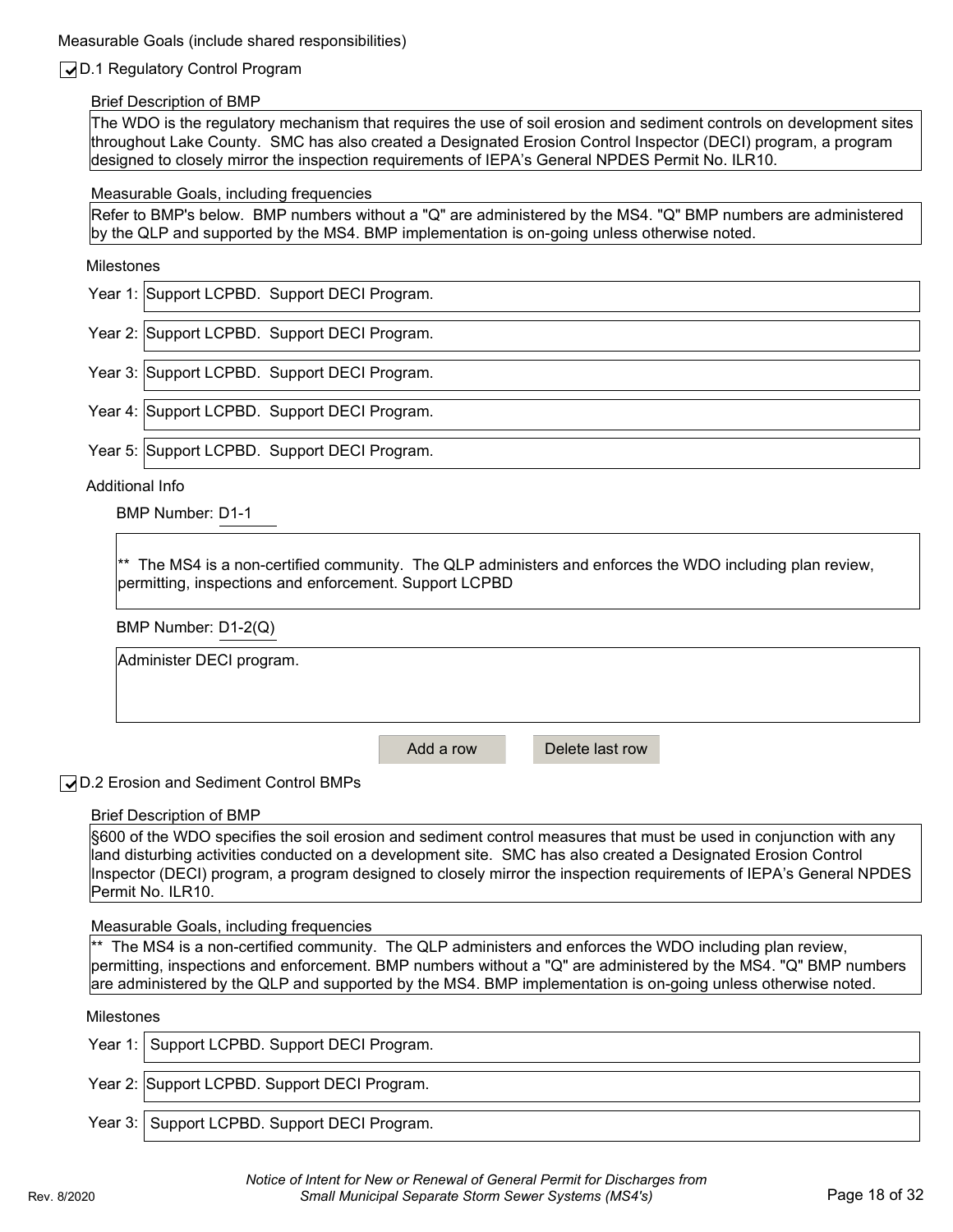Year 5: Support LCPBD. Support DECI Program.

#### Additional Info

BMP Number: D2-1(Q)

Administer DECI program.

BMP Number: D2-2(Q)

Maintain technical guidance resources, documents and offer training to accompany the WDO.

Add a row Delete last row

## D.3 Other Waste Control Program ✔

#### Brief Description of BMP

The WDO includes several provisions that address illicit discharges generated by construction sites. The applicant is required to prohibit the dumping, depositing, dropping, throwing, discarding, or leaving of litter and construction material and all other illicit discharges from entering the stormwater management system. SMC has also created a Designated Erosion Control Inspector (DECI) program, a program designed to closely mirror the inspection requirements of IEPA's General NPDES Permit No. ILR10 (including waste control requirements).

Measurable Goals, including frequencies

 $*$  The MS4 is a non-certified community. The QLP administers and enforces the WDO including plan review, permitting, inspections and enforcement. Support LCPBD

Milestones

| Year 1: Support LCPBD |
|-----------------------|
| Year 2: Support LCPBD |
| Year 3: Support LCPBD |
| Year 4: Support LCPBD |
| Year 5: Support LCPBD |

Additional Info

BMP Number:

Add a row Delete last row

**√** D.4 Site Plan Review Procedures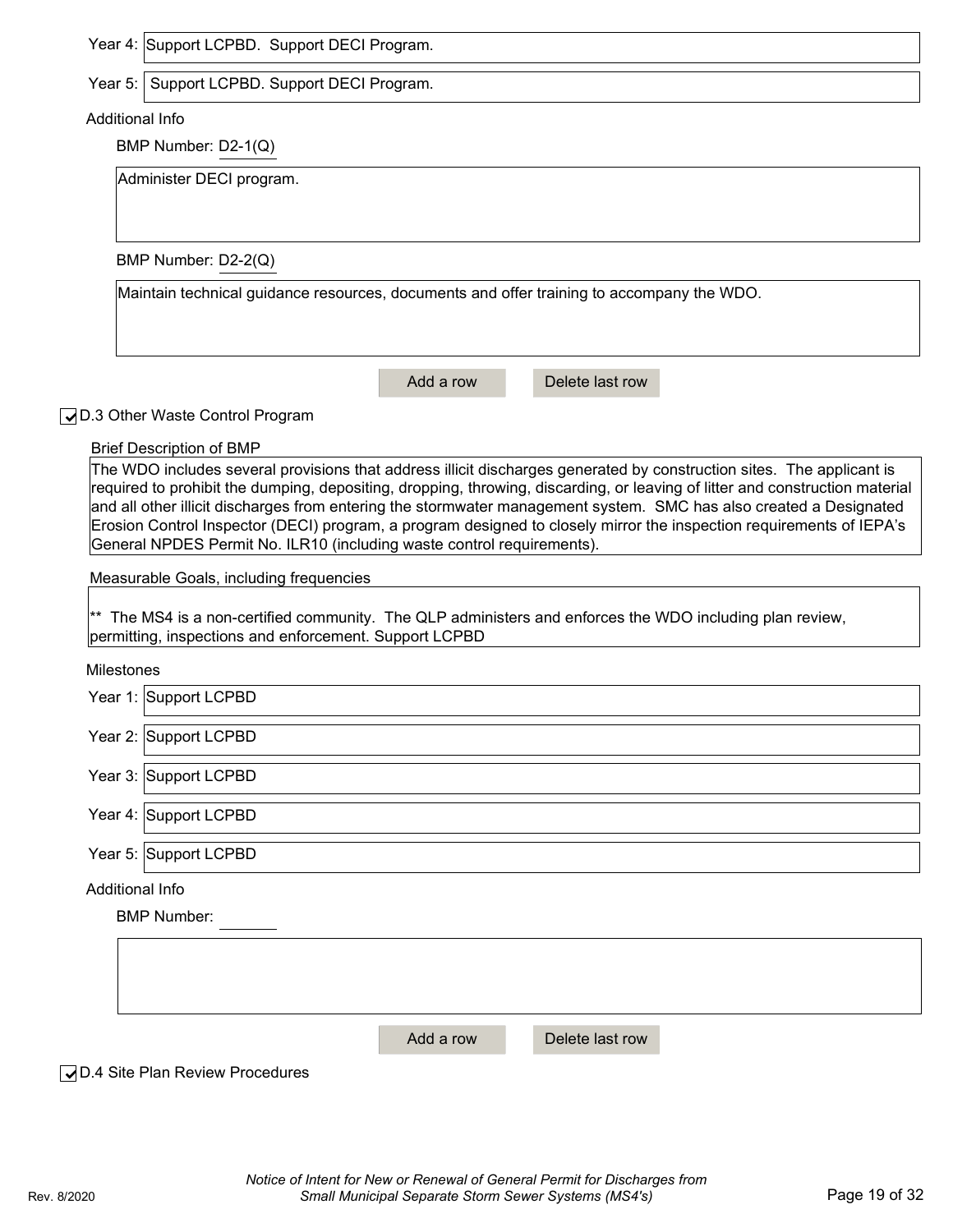#### Brief Description of BMP

A community's designated enforcement officer is responsible for reviewing and permitting development plans and for administering and enforcing the provisions of the WDO. Within certified communities (i.e., communities certified by SMC to administer and enforce the provisions of the WDO), responsibility for reviewing and permitting development plans and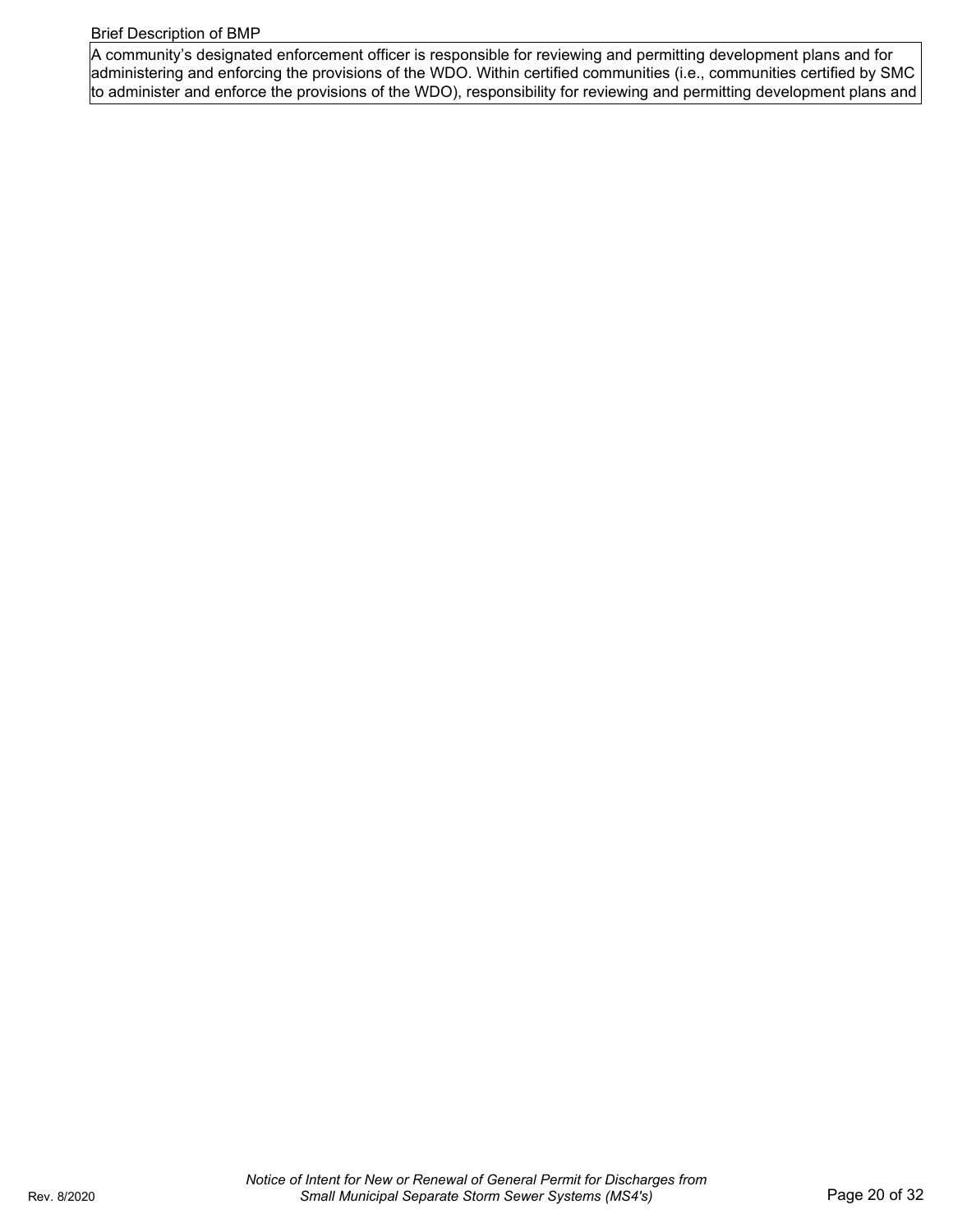for administering and enforcing the provisions of the WDO lies with the MS4; within non-certified communities, the designated enforcement officer is SMC's chief engineer. All designated enforcement officers must pass an exam in order to qualify to act as such. SMC administers this enforcement officer program, providing training on an as-needed basis to all enforcement officers to assist them in passing the exam, and maintains an up-to-date list identifying each community's designated enforcement officer. In addition to administering the enforcement officer program, SMC periodically reviews each community's WDO administration and enforcement records, using the results of such review to evaluate the performance of certified communities and designated enforcement officers.

#### Measurable Goals, including frequencies

Vernon Township Highway Department does not have permitting authority outside the ROW. LCPBD administers, enforces, and reviews all plans . Refer to BMP's below. BMP numbers without a "Q" are administered by the MS4. "Q" BMP numbers are administered by the QLP and supported by the MS4. BMP implementation is on -going unless otherwise noted

#### Milestones

Support LCPBD Year 1:

Year 2: Support LCPBD

Year 3: Support LCPBD

Year 4: Support LCPBD

Year 5: Support LCPBD

Additional Info

BMP Number: D4-1

\*\* The MS4 is a non-certified community. The QLP administers and enforces the WDO including plan review, permitting, inspections and enforcement.

BMP Number: D4-2(Q)

Provide/maintain Technical Guidance Documents.

BMP Number: D4-3(Q)

Maintain Qualified Enforcement Officer List.

BMP Number: D4-4(Q)

Implement community recertification process (for communities seeking certified community status for the enforcement of the WDO).

Add a row Delete last row

**√**D.5 Public Information Handling Procedures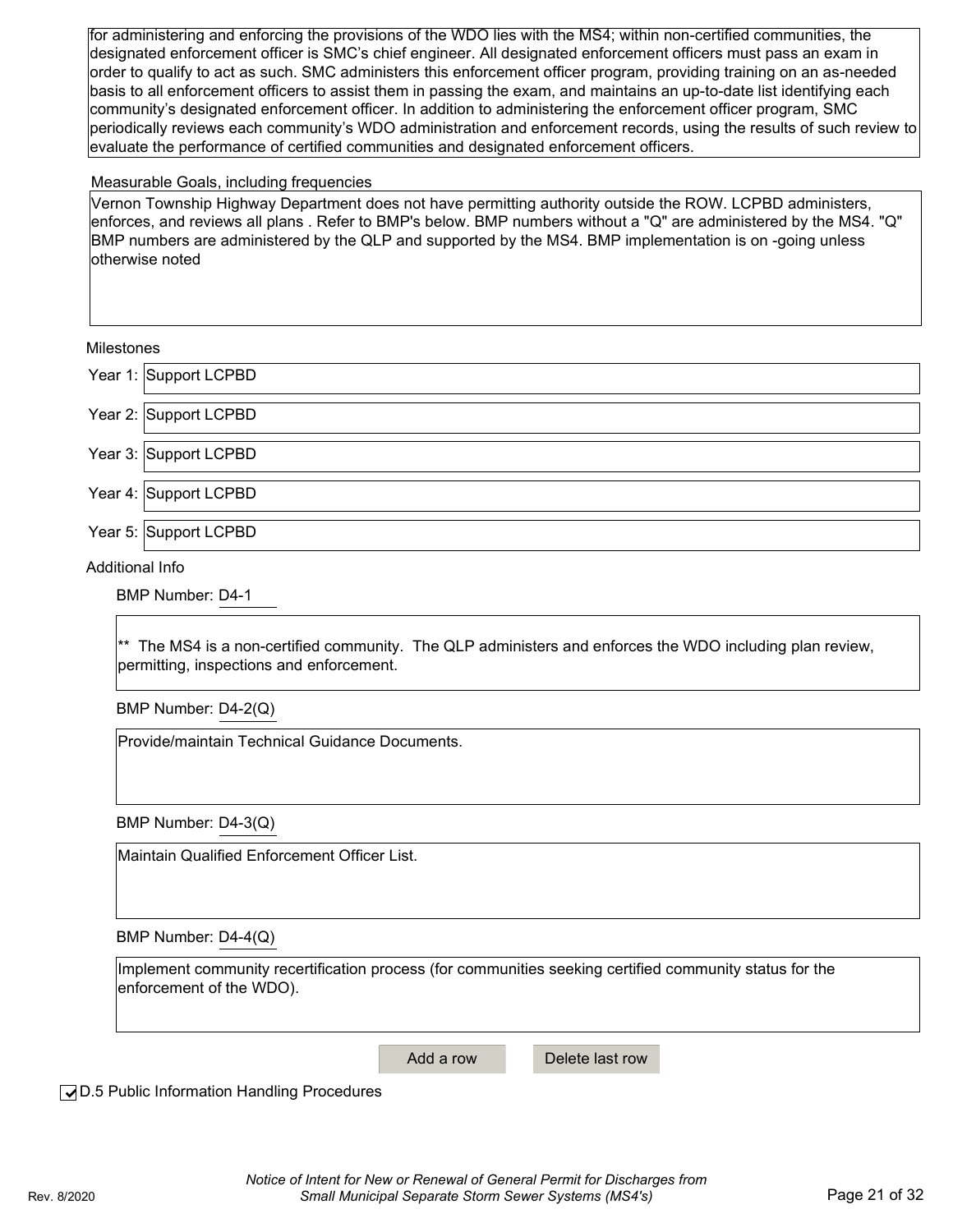Brief Description of BMP

Both the MS4 and QLP provide a number of opportunities for the receipt and consideration of information submitted by the public.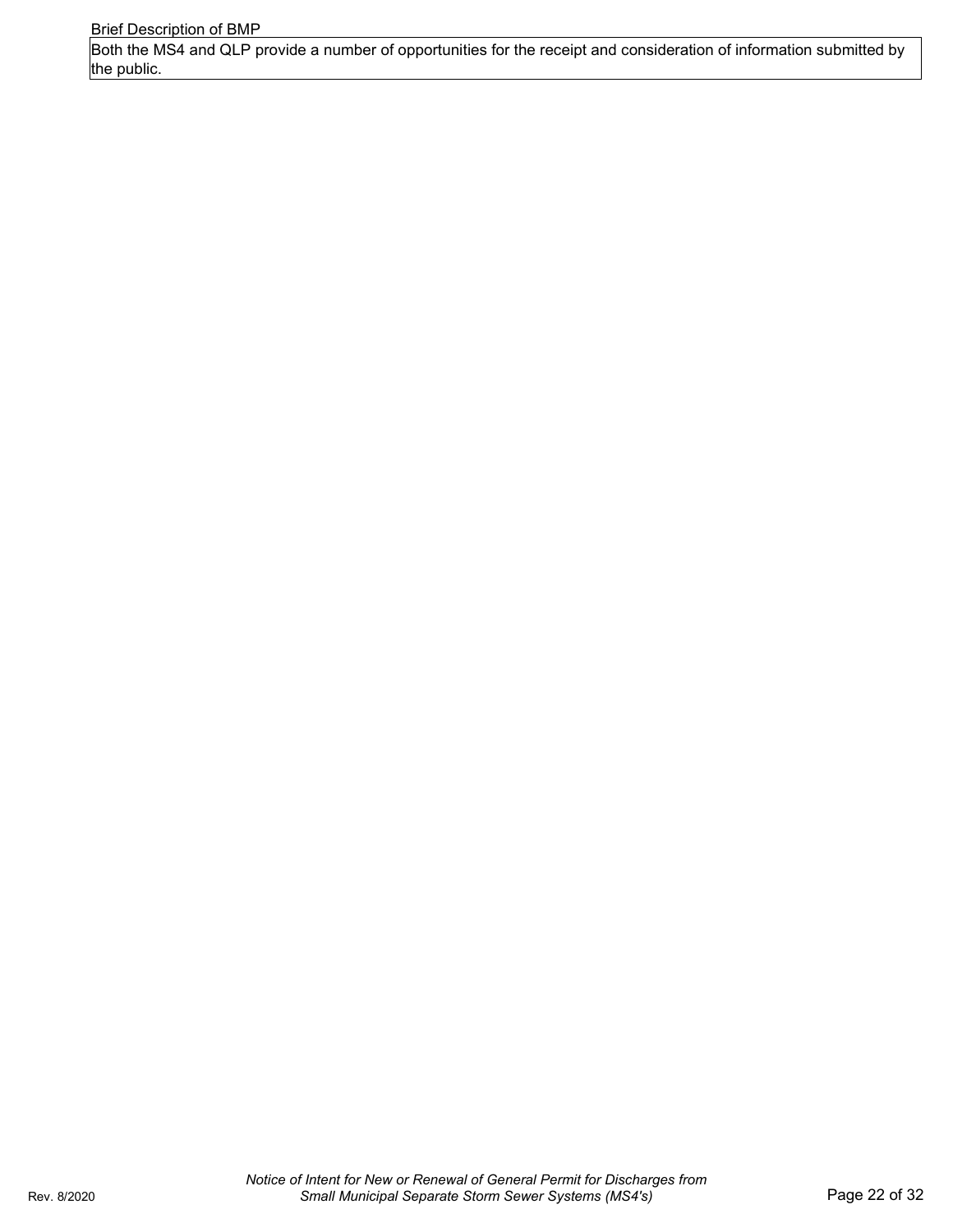#### Measurable Goals, including frequencies

Document, track and respond to soil erosion and sediment control related complaints received.

#### Milestones

| Year 1: Forward SE/SC complaints to appropriate MS4 |
|-----------------------------------------------------|
| Year 2: Forward SE/SC complaints to appropriate MS4 |
| Year 3: Forward SE/SC complaints to appropriate MS4 |
| Year 4: Forward SE/SC complaints to appropriate MS4 |
| Year 5: Forward SE/SC complaints to appropriate MS4 |
| Additional Info                                     |

BMP Number:

| Add a row | Delete last row |  |
|-----------|-----------------|--|

**J**D.6 Site Inspection/Enforcement Procedures

#### Brief Description of BMP

Article 11 of the WDO contains both recommended and minimum requirements for the inspection of development sites. Within certified communities, the community's designated enforcement officer is responsible for conducting these inspections; within non-certified communities, SMC's chief engineer is responsible for conducting these inspections. Article 12 of the WDO specifies the legal actions that may be taken and the penalties that may be imposed if the provisions of the WDO are violated.

Measurable Goals, including frequencies

 $*$  The MS4 is a non-certified community. The QLP administers and enforces the WDO including plan review, permitting, inspections and enforcement.

Milestones

| Year 1: Support LCPBD  |           |                 |  |
|------------------------|-----------|-----------------|--|
| Year 2: Support LCPBD  |           |                 |  |
| Year 3: Support LCPBD  |           |                 |  |
| Year 4: Support LCPBD  |           |                 |  |
| Year 5: Support LCPBD  |           |                 |  |
| <b>Additional Info</b> |           |                 |  |
| <b>BMP Number:</b>     |           |                 |  |
|                        |           |                 |  |
|                        |           |                 |  |
|                        | Add a row | Delete last row |  |

*Notice of Intent for New or Renewal of General Permit for Discharges from*  Rev. 8/2020 *Small Municipal Separate Storm Sewer Systems (MS4's)* Page 23 of 32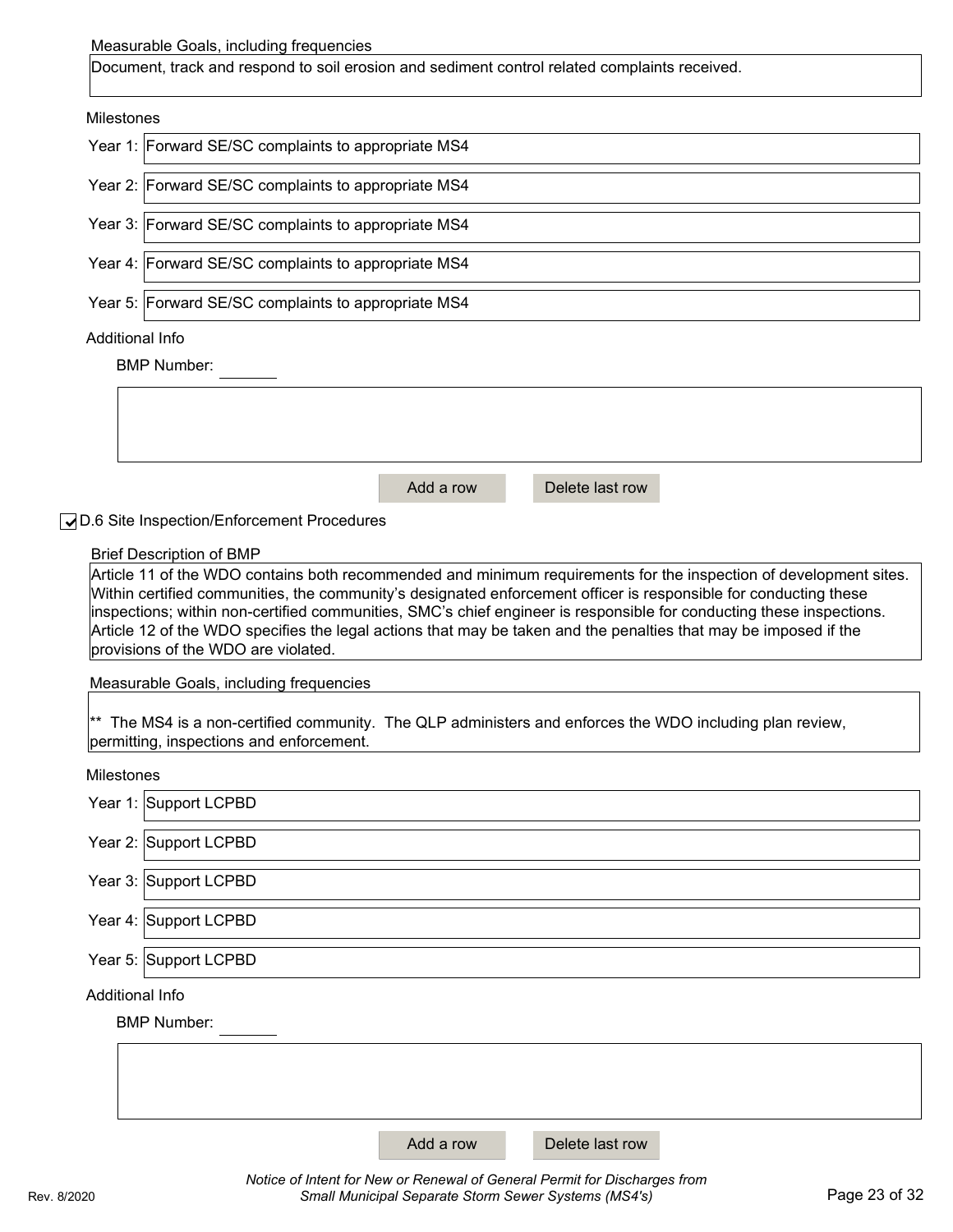#### **E. Post-Construction Runoff Control**

Approximate date first implemented: March 2003 Frequency of each BMP program: Varies

#### Qualifying Local Programs

The Lake County Stormwater Management Commission (SMC) serves as a QLP for Lake County MS4s. SMC performs activities related to each of the six MCMs described in the permit, including activities related to Post-Construction Runoff Control. These activities provide Lake County with a baseline Countywide stormwater management program. QLP activities will continue to provide Lake County a baseline Countywide stormwater management program and support Lake County MS4s in the implementation of the Post-Construction Runoff Control MCM by administering and enforcing the WDO and performing other stormwater management activities. Individual MS4s can build upon the baseline Countywide stormwater management program.

Measurable Goals (include shared responsibilities)

**E.1 Community Control Strategy** 

↓E.2 Regulatory Control Program

#### Brief Description of BMP

Proposed stormwater management strategies must address the runoff volume reduction requirements described in §503 of the WDO and must include appropriate stormwater BMPs to address the other applicable post-construction runoff control requirements of the WDO.

Measurable Goals, including frequencies

\*\* The MS4 is a non-certified community. The QLP administers and enforces the WDO including plan review, permitting, inspections and enforcement.

Milestones

| Year 1: Support LCPBD |  |
|-----------------------|--|
| Year 2: Support LCPBD |  |
| Year 3: Support LCPBD |  |
| Year 4: Support LCPBD |  |
| Year 5: Support LCPBD |  |
| Additional Info       |  |
| <b>BMP Number:</b>    |  |

Add a row Delete last row

#### **√E.3 Long Term O & M Procedures**

#### Brief Description of BMP

§401 of the WDO requires that maintenance plans be developed for all stormwater management systems and, §500 further details deed or plat restriction requirements for all stormwater management systems.

Measurable Goals, including frequencies

\*\* The MS4 is a non-certified community. The QLP administers and enforces the WDO including plan review, permitting, inspections and enforcement.

Milestones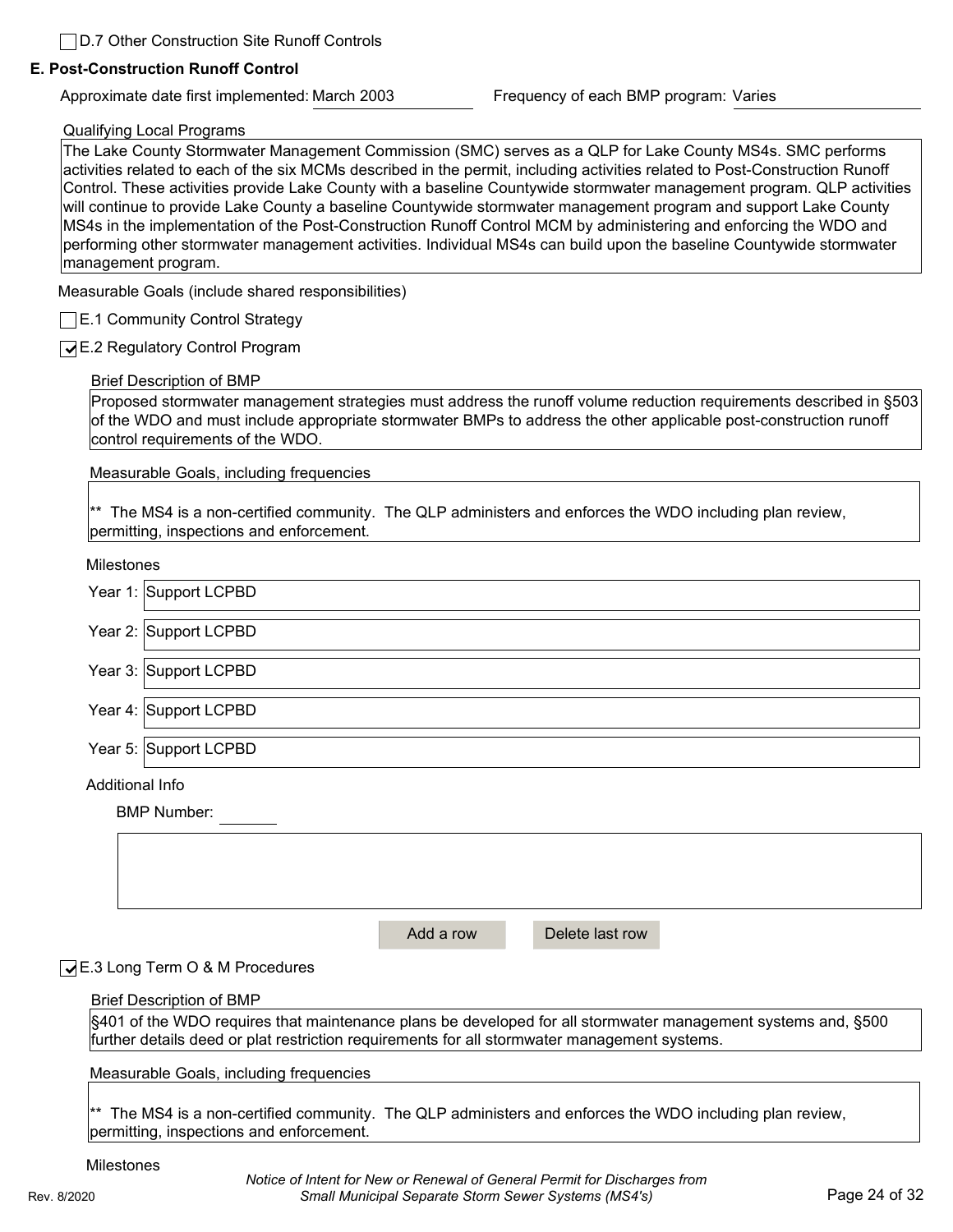|                 | Year 1: Support LCPBD                                                                                                                                                                                                          |
|-----------------|--------------------------------------------------------------------------------------------------------------------------------------------------------------------------------------------------------------------------------|
|                 | Year 2: Support LCPBD                                                                                                                                                                                                          |
|                 | Year 3: Support LCPBD                                                                                                                                                                                                          |
|                 | Year 4: Support LCPBD                                                                                                                                                                                                          |
|                 | Year 5: Support LCPBD                                                                                                                                                                                                          |
| Additional Info |                                                                                                                                                                                                                                |
|                 | <b>BMP Number:</b>                                                                                                                                                                                                             |
|                 |                                                                                                                                                                                                                                |
|                 |                                                                                                                                                                                                                                |
|                 |                                                                                                                                                                                                                                |
|                 |                                                                                                                                                                                                                                |
|                 | Delete last row<br>Add a row                                                                                                                                                                                                   |
|                 | ◯E.4 Pre-Construction Review of BMP Designs                                                                                                                                                                                    |
|                 |                                                                                                                                                                                                                                |
|                 | <b>Brief Description of BMP</b>                                                                                                                                                                                                |
|                 | As described above, a community's designated enforcement officer is responsible for reviewing and permitting<br>development plans and for administering and enforcing the provisions of the WDO. This includes a review of the |
|                 | stormwater BMPs that will be used to meet the post-construction runoff control requirements of the WDO and adherence                                                                                                           |
|                 | to the Runoff Volume Reduction (RVR) standards of §503.                                                                                                                                                                        |
|                 | Measurable Goals, including frequencies                                                                                                                                                                                        |
|                 |                                                                                                                                                                                                                                |
|                 | $*$ The MS4 is a non-certified community. The QLP administers and enforces the WDO including plan review,                                                                                                                      |
|                 | permitting, inspections and enforcement.                                                                                                                                                                                       |
| Milestones      |                                                                                                                                                                                                                                |
|                 | Year 1: Support LCPBD                                                                                                                                                                                                          |
|                 | Year 2: Support LCPBD                                                                                                                                                                                                          |
|                 |                                                                                                                                                                                                                                |
|                 | Year 3: Support LCPBD                                                                                                                                                                                                          |
|                 | Year 4: Support LCPBD                                                                                                                                                                                                          |
|                 | Year 5: Support LCPBD                                                                                                                                                                                                          |
| Additional Info |                                                                                                                                                                                                                                |
|                 | <b>BMP Number:</b>                                                                                                                                                                                                             |
|                 |                                                                                                                                                                                                                                |
|                 |                                                                                                                                                                                                                                |
|                 |                                                                                                                                                                                                                                |
|                 |                                                                                                                                                                                                                                |
|                 | Add a row<br>Delete last row                                                                                                                                                                                                   |
|                 | <b>JE.5 Site Inspections During Construction</b>                                                                                                                                                                               |
|                 | <b>Brief Description of BMP</b>                                                                                                                                                                                                |
|                 |                                                                                                                                                                                                                                |

As described above in MCM D.6 Article 11 of the WDO contains both recommended and minimum requirements for the inspection of development sites.

*Notice of Intent for New or Renewal of General Permit for Discharges from*  Rev. 8/2020 *Small Municipal Separate Storm Sewer Systems (MS4's)* Page 25 of 32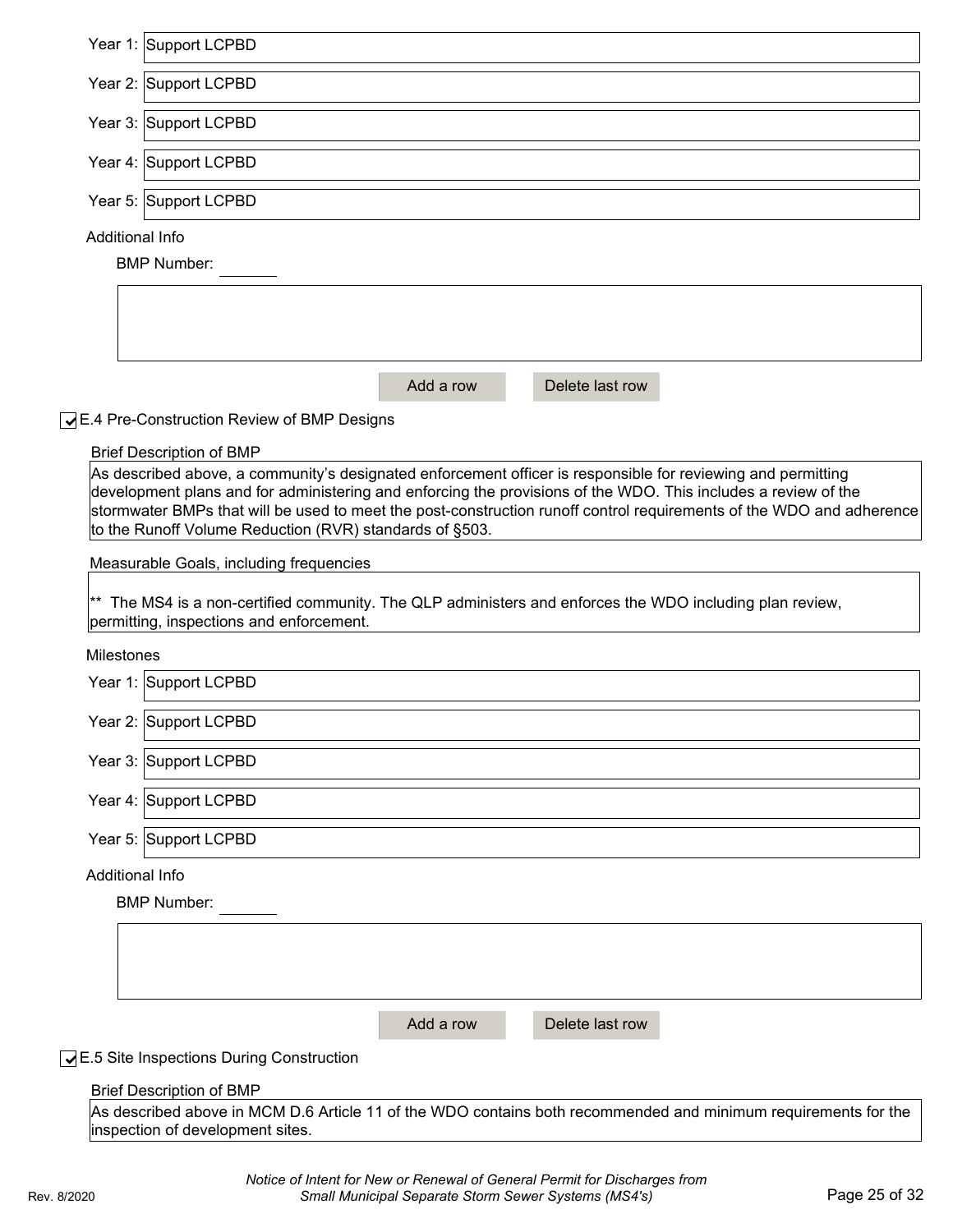Measurable Goals, including frequencies

\*\* The MS4 is a non-certified community. The QLP administers and enforces the WDO including plan review, permitting, inspections and enforcement.

#### Milestones

|                        | Year 1: Support LCPBD                                                                                                   |
|------------------------|-------------------------------------------------------------------------------------------------------------------------|
|                        | Year 2: Support LCPBD                                                                                                   |
|                        | Year 3: Support LCPBD                                                                                                   |
|                        | Year 4: Support LCPBD                                                                                                   |
|                        | Year 5: Support LCPBD                                                                                                   |
| <b>Additional Info</b> |                                                                                                                         |
|                        |                                                                                                                         |
|                        | <b>BMP Number:</b>                                                                                                      |
|                        |                                                                                                                         |
|                        |                                                                                                                         |
|                        |                                                                                                                         |
|                        |                                                                                                                         |
|                        |                                                                                                                         |
|                        | Add a row<br>Delete last row                                                                                            |
|                        | <b>JE.6 Post-Construction Inspections</b>                                                                               |
|                        | <b>Brief Description of BMP</b>                                                                                         |
|                        | SMC has collaborated on a number of watershed-based plans throughout the County. These watershed plans included         |
|                        | stream and detention basin inventories. The plans also include a list of site-specific best management practices within |
|                        |                                                                                                                         |
|                        | various communities based on an assessment of these inventories and other data. SMC may assist communities in           |
|                        | identifying potential project sites, recommended in adopted watershed plans, within their jurisdictional boundaries     |

identifying potential project sites, recommended in adopted watershed plans, within their jurisdictional boundaries based on need and funding resources. Provisions of WDO §401, also requires a maintenance plan that includes the party responsible and funding sources of all stormwater management system components.

#### Measurable Goals, including frequencies

Refer to BMP's below. BMP numbers without a "Q" are administered by the MS4. "Q" BMP numbers are administered by the QLP and supported by the MS4. BMP implementation is on-going unless otherwise noted.

#### Milestones

|                 | Year 1: Support LCPBD |  |
|-----------------|-----------------------|--|
|                 | Year 2: Support LCPBD |  |
|                 | Year 3: Support LCPBD |  |
|                 | Year 4: Support LCPBD |  |
|                 | Year 5: Support LCPBD |  |
| Additional Info |                       |  |

BMP Number: E6-1

\*\* The MS4 is a non-certified community. The QLP administers and enforces the WDO including plan review, permitting, inspections and enforcement. Support LCPBD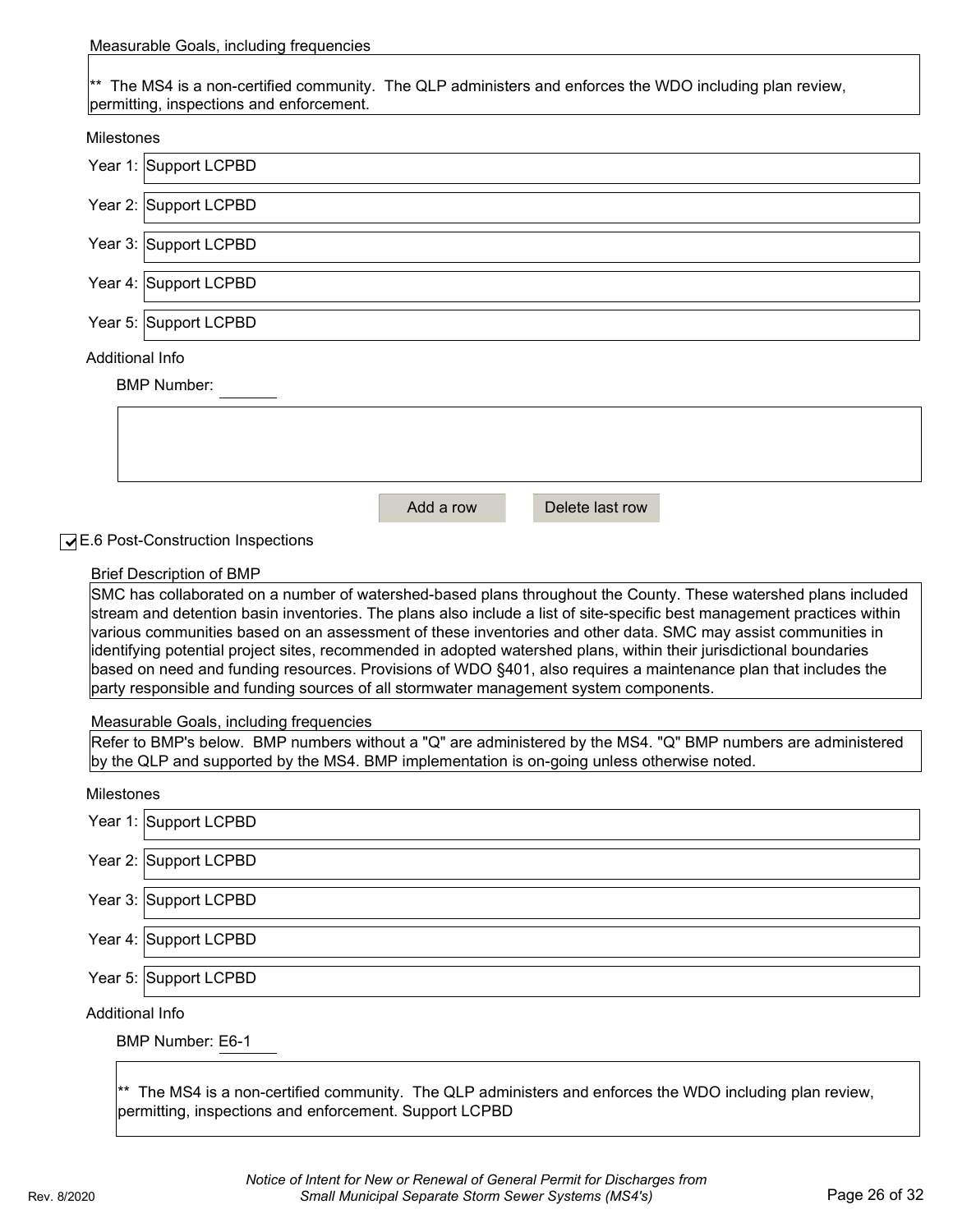BMP Number: E6-2(Q)

Develop an application, for use by MS4s, to identify adopted watershed plan recommendations within their communities.

BMP Number: E6-3(Q)

[Maintain Watershed Planning Status, \(https://www.lakecountyil.gov/DocumentCenter/View/10930/Watershed-](http://www.lakecountyil.gov/DocumentCenter/View/10930/Watershed-)Planning-Status-Map-PDF).

BMP Number: E6-4(Q)

[Develop Watershed Based Plans, \(https://www.lakecountyil.gov/2437/Watershed-Management-Plans\).](http://www.lakecountyil.gov/2437/Watershed-Management-Plans))

BMP Number: E6-5

Consider public implementation of watershed plan recommendations as part of fiscal planning/budgeting. Encourage property owners to implement watershed plan recommendations (streambank, shoreline, detention basin etc).

Add a row Delete last row

E.7 Other Post-Construction Runoff Controls ✔

#### Brief Description of BMP

Through the Watershed Management Board (WMB), SMC provides partial funding for flood damage reduction and surface water quality improvement projects. The WMB, which includes representatives from the Lake Michigan, North Branch of the Chicago River, Fox River, and Des Plaines River watersheds, meets annually to review potential projects and to make recommendations on stormwater BMP project funding. Members of the WMB include chief municipal elected officials, township supervisors, drainage district chairmen, and county board members from each district found within each of Lake County's four major watersheds. The goal of the WMB program is to maximize opportunities for local units of government and other groups to have input and influence on the solutions used to address local stormwater management problems. Previous WMB-funded projects have reduced flooding, improved surface water quality, and enhanced existing stormwater management facilities throughout Lake County.

Measurable Goals, including frequencies

Refer to BMP's below. BMP numbers without a "Q" are administered by the MS4. "Q" BMP numbers are administered by the QLP and supported by the MS4. BMP implementation is on-going unless otherwise noted.

#### Milestones

|                 | Year 1: Implement SMPP. |
|-----------------|-------------------------|
|                 | Year 2: Implement SMPP. |
|                 | Year 3: Implement SMPP. |
|                 | Year 4: Implement SMPP. |
|                 | Year 5: Implement SMPP. |
| Additional Info |                         |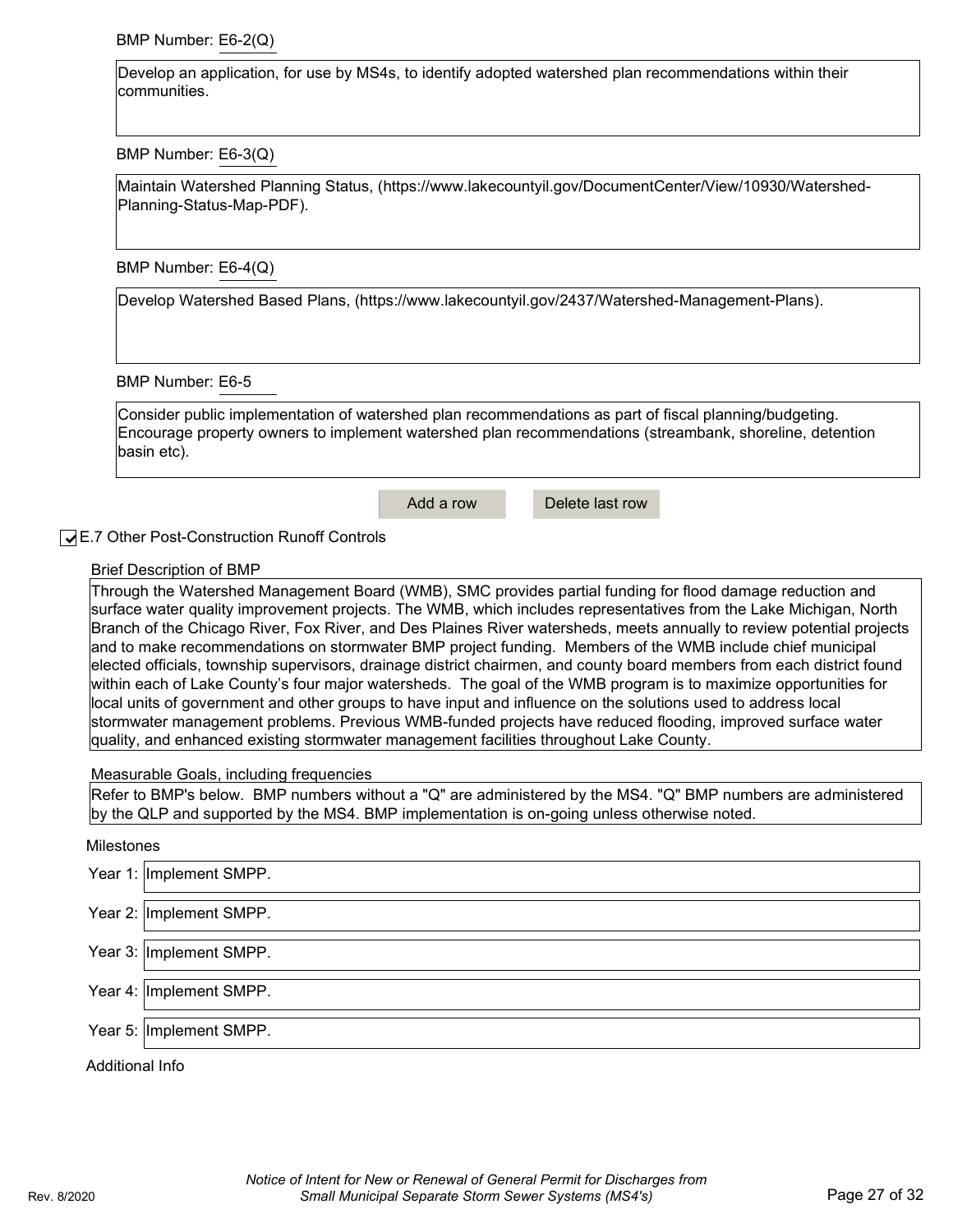|                        | <b>BMP Number: E7-1</b>                                                                                                                                                                                                                                                                                                                                                                                                                                                                                                                                                                                                                                                 |  |  |  |  |
|------------------------|-------------------------------------------------------------------------------------------------------------------------------------------------------------------------------------------------------------------------------------------------------------------------------------------------------------------------------------------------------------------------------------------------------------------------------------------------------------------------------------------------------------------------------------------------------------------------------------------------------------------------------------------------------------------------|--|--|--|--|
|                        | Implement street sweeping procedures described in SMPP.                                                                                                                                                                                                                                                                                                                                                                                                                                                                                                                                                                                                                 |  |  |  |  |
|                        |                                                                                                                                                                                                                                                                                                                                                                                                                                                                                                                                                                                                                                                                         |  |  |  |  |
|                        | BMP Number: E7-2(Q)                                                                                                                                                                                                                                                                                                                                                                                                                                                                                                                                                                                                                                                     |  |  |  |  |
|                        | Conduct annual WMB meeting. Administer/fund grant program                                                                                                                                                                                                                                                                                                                                                                                                                                                                                                                                                                                                               |  |  |  |  |
|                        |                                                                                                                                                                                                                                                                                                                                                                                                                                                                                                                                                                                                                                                                         |  |  |  |  |
|                        |                                                                                                                                                                                                                                                                                                                                                                                                                                                                                                                                                                                                                                                                         |  |  |  |  |
|                        | Add a row<br>Delete last row                                                                                                                                                                                                                                                                                                                                                                                                                                                                                                                                                                                                                                            |  |  |  |  |
|                        | F. Pollution Prevention/Good Housekeeping                                                                                                                                                                                                                                                                                                                                                                                                                                                                                                                                                                                                                               |  |  |  |  |
|                        | Approximate date first implemented: March 2008<br>Frequency of each BMP program: Varies                                                                                                                                                                                                                                                                                                                                                                                                                                                                                                                                                                                 |  |  |  |  |
|                        | <b>Qualifying Local Programs</b>                                                                                                                                                                                                                                                                                                                                                                                                                                                                                                                                                                                                                                        |  |  |  |  |
|                        | The Lake County Stormwater Management Commission (SMC) serves as a QLP for Lake County MS4s. SMC performs<br>activities related to each of the six MCMs described in the permit, including activities related to Pollution Prevention/Good<br>Housekeeping. These activities provide Lake County with a baseline Countywide stormwater management program. QLP<br>activities will continue to provide Lake County a baseline Countywide stormwater management program and support Lake<br>County MS4s in the implementation of the Pollution Prevention/Good Housekeeping MCM. Individual MS4s can build upon<br>the baseline Countywide stormwater management program. |  |  |  |  |
|                        | ◯F.1 Employee Training Program                                                                                                                                                                                                                                                                                                                                                                                                                                                                                                                                                                                                                                          |  |  |  |  |
|                        | <b>Brief Description of BMP</b>                                                                                                                                                                                                                                                                                                                                                                                                                                                                                                                                                                                                                                         |  |  |  |  |
|                        | The MS4's Pollution Prevention/Good Housekeeping program includes: the evaluation and improvement of municipal<br>policies and procedures to reduce the discharge of pollutants from municipal activities and operations; and, a training<br>program for municipal employees.                                                                                                                                                                                                                                                                                                                                                                                           |  |  |  |  |
|                        | Measurable Goals, including frequencies                                                                                                                                                                                                                                                                                                                                                                                                                                                                                                                                                                                                                                 |  |  |  |  |
|                        | Refer to BMP's below. BMP numbers without a "Q" are administered by the MS4. "Q" BMP numbers are administered<br>by the QLP and supported by the MS4. BMP implementation is on-going unless otherwise noted.                                                                                                                                                                                                                                                                                                                                                                                                                                                            |  |  |  |  |
| <b>Milestones</b>      |                                                                                                                                                                                                                                                                                                                                                                                                                                                                                                                                                                                                                                                                         |  |  |  |  |
|                        | Year 1: Implement SMPP.                                                                                                                                                                                                                                                                                                                                                                                                                                                                                                                                                                                                                                                 |  |  |  |  |
|                        | Year 2: Implement SMPP.                                                                                                                                                                                                                                                                                                                                                                                                                                                                                                                                                                                                                                                 |  |  |  |  |
|                        | Year 3: Implement SMPP.                                                                                                                                                                                                                                                                                                                                                                                                                                                                                                                                                                                                                                                 |  |  |  |  |
|                        | Year 4: Implement SMPP.                                                                                                                                                                                                                                                                                                                                                                                                                                                                                                                                                                                                                                                 |  |  |  |  |
|                        | Year 5:   Implement SMPP.                                                                                                                                                                                                                                                                                                                                                                                                                                                                                                                                                                                                                                               |  |  |  |  |
| <b>Additional Info</b> |                                                                                                                                                                                                                                                                                                                                                                                                                                                                                                                                                                                                                                                                         |  |  |  |  |
|                        | <b>BMP Number: F1-1</b>                                                                                                                                                                                                                                                                                                                                                                                                                                                                                                                                                                                                                                                 |  |  |  |  |
|                        | Ensure applicable Township staff trained to implement SMPP. Encourage employees to attend all relevant<br>training sessions offered by the QLP and other entities on topics related to the goals/objectives of the Storm                                                                                                                                                                                                                                                                                                                                                                                                                                                |  |  |  |  |

Water Management Program.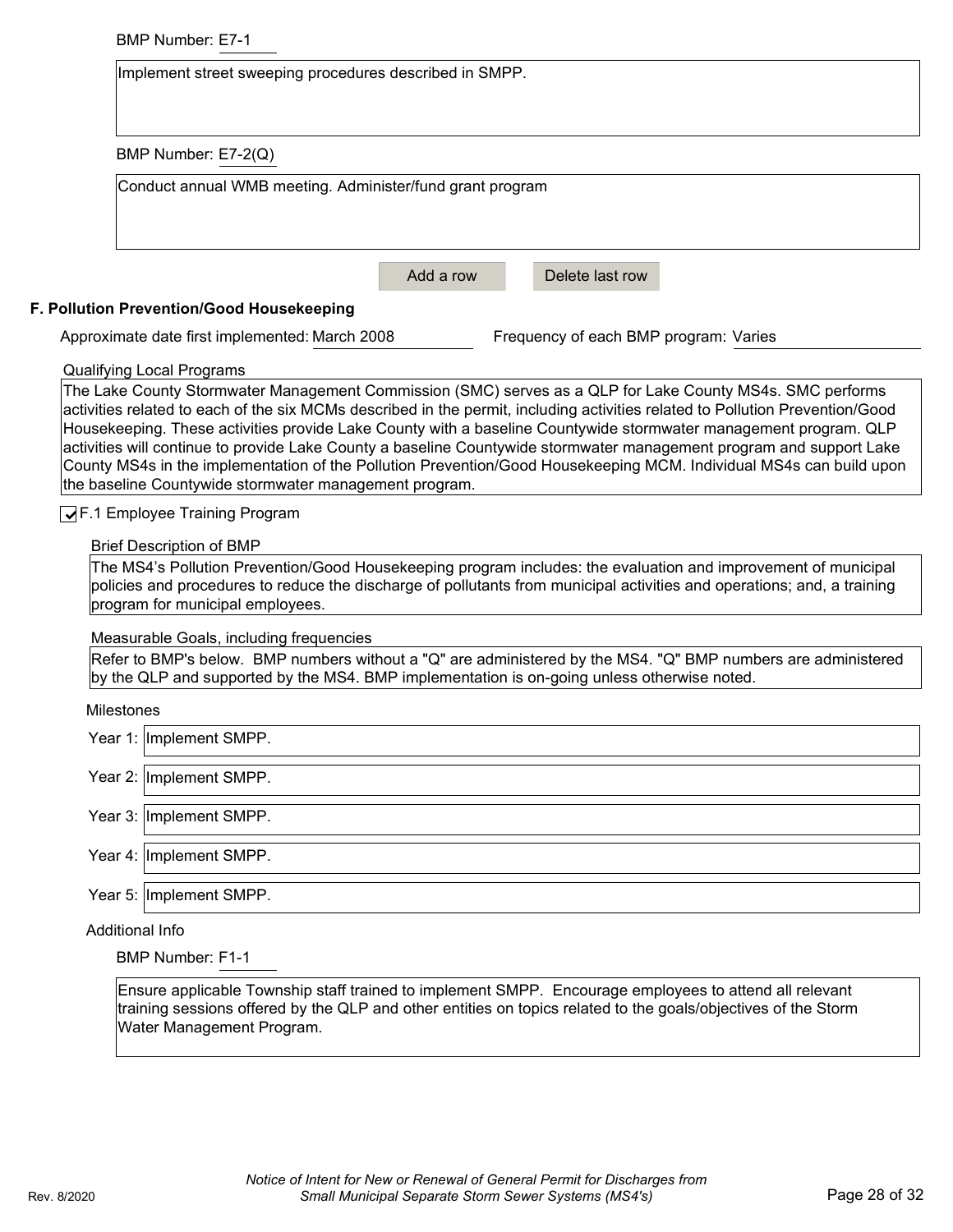Measurable Goals (include shared responsibilities)

BMP Number: F1-2

Maintain the general facilities, municipal roads, its general facilities, and associated maintenance yards as described in the SMPP.

BMP Number: F1-3(Q)

QLP will assist Lake County MS4s with the development and implementation of their employee training programs by maintaining a list of known employee training resources and opportunities, making available a software-based employee training program, and providing technical assistance to local MS4s.

BMP Number: F1-4(Q)

Sponsor or co-sponsor a training workshop related to pollution prevention/good housekeeping or other training workshop related to IEPA's NPDES Stormwater Program.

Add a row Delete last row

#### **√** F.2 Inspection and Maintenance Program

Brief Description of BMP

The Pollution Prevention/Good Housekeeping program described in the SMPP includes measures to reduce the amount and type of pollution that: (1) collects on streets, parking lots, open spaces, and storage and vehicle maintenance areas and is discharged into local waterways; and (2) results from actions such as environmentally damaging land development and flood management practices or poor maintenance of storm sewer systems. Clean, correct, or otherwise address identified storm and sanitary sewer trouble areas.

#### Measurable Goals, including frequencies

Implement Good House Keeping provisions of the SMPP including inspecting and reconditioning spreaders and spinners annually.

#### Milestones

| Year 2: Implement SMPP. | Year 1:  Implement SMPP. |
|-------------------------|--------------------------|
|                         |                          |

Year 3: Implement SMPP.

Year 4: Implement SMPP.

Year 5: Implement SMPP.

Additional Info

| <b>BMP Number:</b>                                   |           |                 |  |
|------------------------------------------------------|-----------|-----------------|--|
|                                                      |           |                 |  |
|                                                      |           |                 |  |
|                                                      |           |                 |  |
|                                                      |           |                 |  |
|                                                      |           |                 |  |
|                                                      | Add a row | Delete last row |  |
| <b>JF.3 Municipal Operations Storm Water Control</b> |           |                 |  |
| <b>Brief Description of BMP</b>                      |           |                 |  |

The SMPP identifies where maintenance and washing of MS4 fleet is done, how lubricant and oil spills are handled, how/where road salt and chemicals are stored, etc.

*Notice of Intent for New or Renewal of General Permit for Discharges from*  Rev. 8/2020 *Small Municipal Separate Storm Sewer Systems (MS4's)* Page 29 of 32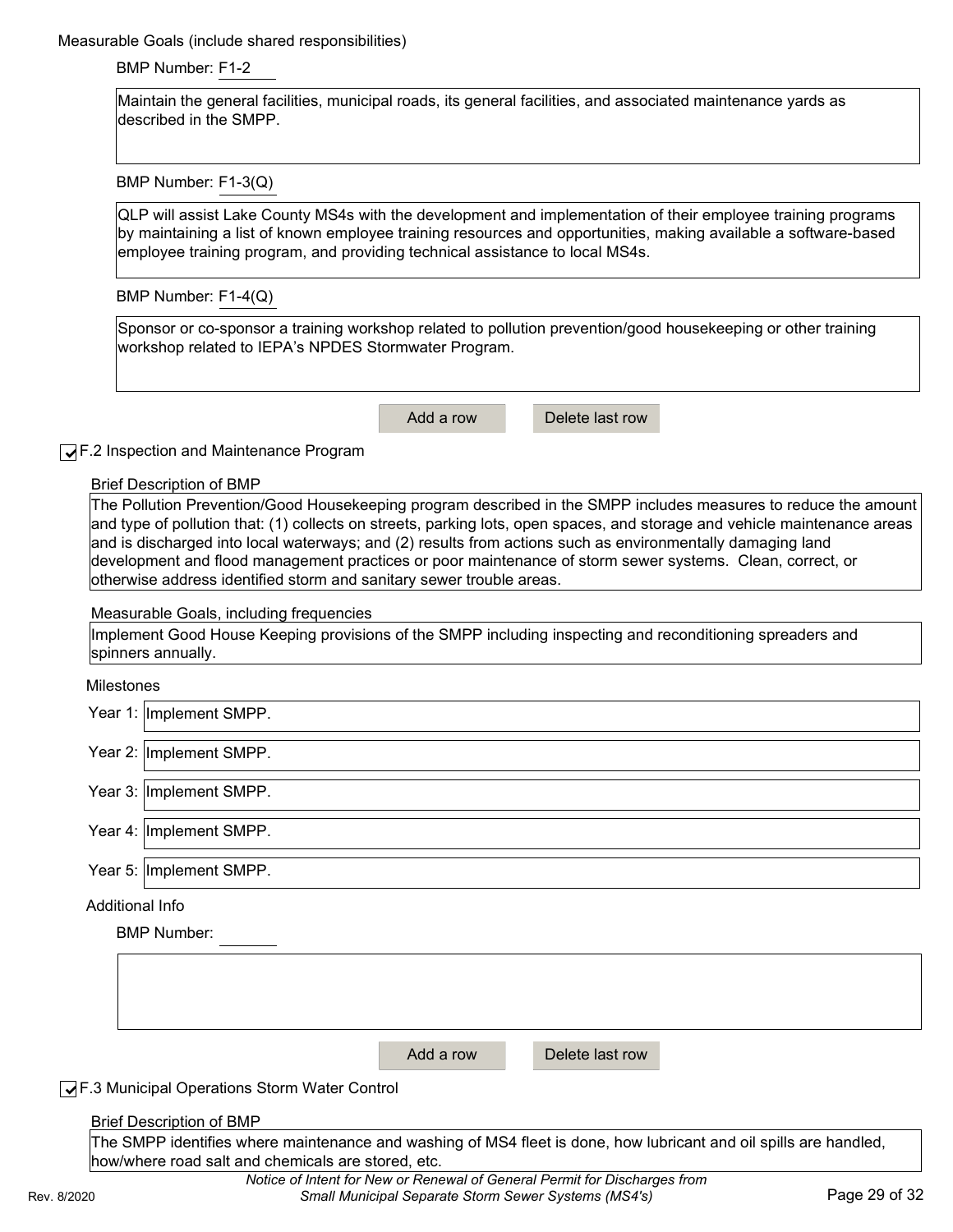#### Measurable Goals, including frequencies

| Follow Snow Removal and Ice Control procedures and maintain green infrastructure as described in SMPP. |           |                 |  |  |
|--------------------------------------------------------------------------------------------------------|-----------|-----------------|--|--|
| <b>Milestones</b>                                                                                      |           |                 |  |  |
| Year 1: Implement SMPP.                                                                                |           |                 |  |  |
| Year 2: Implement SMPP.                                                                                |           |                 |  |  |
| Year 3: Implement SMPP.                                                                                |           |                 |  |  |
| Year 4: Implement SMPP.                                                                                |           |                 |  |  |
| Year 5: Implement SMPP.                                                                                |           |                 |  |  |
| Additional Info                                                                                        |           |                 |  |  |
| <b>BMP Number:</b>                                                                                     |           |                 |  |  |
|                                                                                                        |           |                 |  |  |
|                                                                                                        |           |                 |  |  |
|                                                                                                        | Add a row | Delete last row |  |  |

▼F.4 Municipal Operations Waste Disposal

#### Brief Description of BMP

The SMPP identifies additional measures that help ensure a reduction in the amount and type of pollution that results from waste disposal operations, such as separate storm sewer systems, roads and parking lots, maintenance and storage yards (including salt/sand storage and snow disposal areas), and waste transfer stations.

Measurable Goals, including frequencies

Refer to BMP's below.

#### Milestones

| Year 1: Implement SMPP. |
|-------------------------|
| Year 2: Implement SMPP. |
| Year 3: Implement SMPP. |
| Year 4: Implement SMPP. |

Year 5: Implement SMPP.

Additional Info

BMP Number: F4-1

Remove litter/debris from MS4 property, roadway right-of-ways, facilities, park & rec areas. Collect and disposal of "road kill" and carcasses.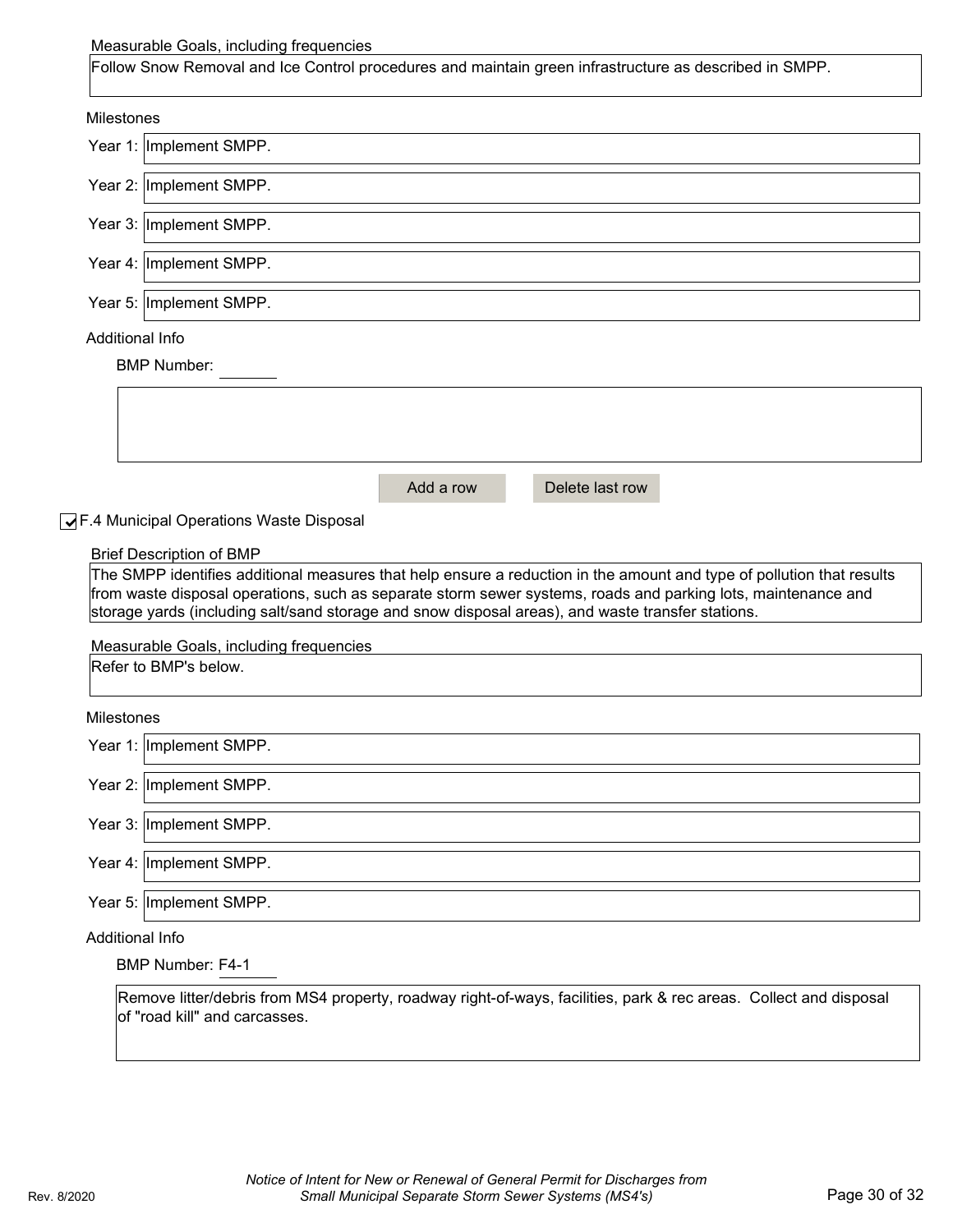#### BMP Number: F4-2

| Implement vehicle maintenance collection and disposal (waste oil, antifreeze, batteries, tires) measures as |
|-------------------------------------------------------------------------------------------------------------|
| described in SMPP.                                                                                          |
|                                                                                                             |

BMP Number: F4-3

| Prevent/Minimize illicit discharges from Special Events, as necessary. |           |                 |  |  |  |  |
|------------------------------------------------------------------------|-----------|-----------------|--|--|--|--|
|                                                                        |           |                 |  |  |  |  |
|                                                                        |           |                 |  |  |  |  |
|                                                                        |           |                 |  |  |  |  |
|                                                                        |           |                 |  |  |  |  |
|                                                                        |           |                 |  |  |  |  |
|                                                                        | Add a row | Delete last row |  |  |  |  |
|                                                                        |           |                 |  |  |  |  |

| ◯F.5 Flood Management/Assess Guidelines                                                                                                                                                                                                                                                                                                                                                                                                                                      |  |  |  |
|------------------------------------------------------------------------------------------------------------------------------------------------------------------------------------------------------------------------------------------------------------------------------------------------------------------------------------------------------------------------------------------------------------------------------------------------------------------------------|--|--|--|
| <b>Brief Description of BMP</b>                                                                                                                                                                                                                                                                                                                                                                                                                                              |  |  |  |
| In working toward meeting its primary goals of flood damage reduction and surface water quality improvement, QLP<br>follows a set of stormwater management policies that were created to define its roles and responsibilities for stormwater<br>management in Lake County. One of these policies is to integrate multi-objective opportunities (e.g., flood damage<br>reduction, surface water quality improvement, environmental enhancement) into SMC-sponsored projects. |  |  |  |
| Measurable Goals, including frequencies                                                                                                                                                                                                                                                                                                                                                                                                                                      |  |  |  |
| The QLP will track number of SMC-sponsored projects that are reviewed for multi-objective opportunities, annually.                                                                                                                                                                                                                                                                                                                                                           |  |  |  |
| <b>Milestones</b>                                                                                                                                                                                                                                                                                                                                                                                                                                                            |  |  |  |
| Year 1: Implement SMPP.                                                                                                                                                                                                                                                                                                                                                                                                                                                      |  |  |  |
| Year 2: Implement SMPP.                                                                                                                                                                                                                                                                                                                                                                                                                                                      |  |  |  |
| Year 3: Implement SMPP.                                                                                                                                                                                                                                                                                                                                                                                                                                                      |  |  |  |
| Year 4: Implement SMPP.                                                                                                                                                                                                                                                                                                                                                                                                                                                      |  |  |  |
| Year 5: Implement SMPP.                                                                                                                                                                                                                                                                                                                                                                                                                                                      |  |  |  |
| Additional Info                                                                                                                                                                                                                                                                                                                                                                                                                                                              |  |  |  |
| <b>BMP Number:</b>                                                                                                                                                                                                                                                                                                                                                                                                                                                           |  |  |  |
|                                                                                                                                                                                                                                                                                                                                                                                                                                                                              |  |  |  |
|                                                                                                                                                                                                                                                                                                                                                                                                                                                                              |  |  |  |
| Delete last row<br>Add a row                                                                                                                                                                                                                                                                                                                                                                                                                                                 |  |  |  |
| √F.6 Other Municipal Operations Controls                                                                                                                                                                                                                                                                                                                                                                                                                                     |  |  |  |
| <b>Brief Description of BMP</b>                                                                                                                                                                                                                                                                                                                                                                                                                                              |  |  |  |
| The QLP advises MS4 communities of watershed groups addressing issues associated with the use of chlorides (i.e.                                                                                                                                                                                                                                                                                                                                                             |  |  |  |

## Measurable Goals, including frequencies

The QLP continues to advise MS4 communities of watershed groups addressing issues associated with the use of chlorides (i.e. road salt). SMC will make available chloride reduction documents on take-away racks and the website.

#### Milestones

road salt).

Year 1: ∣Implement SMPP.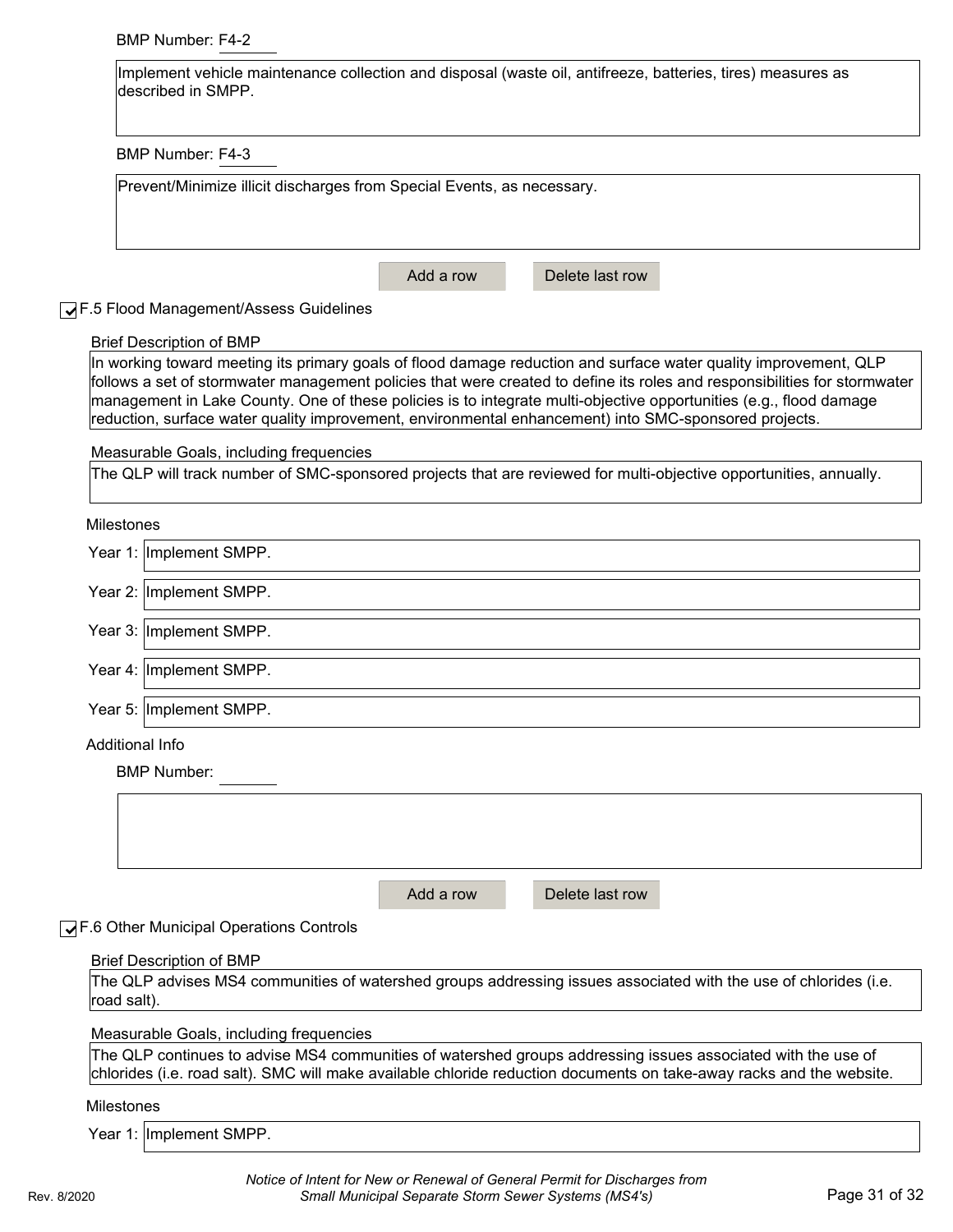| Year 2: Implement SMPP.               |                                                                         |           |                                   |           |  |
|---------------------------------------|-------------------------------------------------------------------------|-----------|-----------------------------------|-----------|--|
| Year 3: Implement SMPP.               |                                                                         |           |                                   |           |  |
| Year 4: Implement SMPP.               |                                                                         |           |                                   |           |  |
|                                       |                                                                         |           |                                   |           |  |
| Year 5: Implement SMPP.               |                                                                         |           |                                   |           |  |
| Additional Info<br><b>BMP Number:</b> |                                                                         |           |                                   |           |  |
|                                       |                                                                         |           |                                   |           |  |
|                                       |                                                                         |           |                                   |           |  |
|                                       |                                                                         |           |                                   |           |  |
|                                       |                                                                         | Add a row | Delete last row                   |           |  |
|                                       | <b>BMPs Currently Implemented and Proposed</b>                          |           |                                   |           |  |
| <b>BMP Number</b>                     | Location                                                                |           |                                   |           |  |
|                                       | All BMPs described above are currently implemented non-structural BMPs. |           |                                   |           |  |
|                                       |                                                                         |           |                                   |           |  |
|                                       |                                                                         | Add a row | Delete last row                   |           |  |
|                                       | <b>Approximate Pollutant Reduction Resulting from each BMP</b>          |           |                                   |           |  |
| <b>BMP Number</b>                     | Pollutant                                                               |           |                                   | Reduction |  |
|                                       | *To be added upon receipt of formal guidance issued by IEPA.            |           |                                   |           |  |
|                                       |                                                                         | Add a row | Delete last row                   |           |  |
| <b>Instream Monitoring Program</b>    |                                                                         |           |                                   |           |  |
|                                       | Is there an instream monitoring program currently in place?             |           | $Q$ Yes<br>$\bigcirc$ No          |           |  |
|                                       | Is an instream monitoring program currently being proposed?             |           | $\bigcirc$ Yes<br>$\bigcirc$ No   |           |  |
|                                       | If Yes, which parameters are monitored and at what frequency?           |           |                                   |           |  |
| Parameter                             |                                                                         |           | Frequency                         |           |  |
|                                       | *See description in "other monitoring" below.                           |           |                                   |           |  |
|                                       |                                                                         | Add a row | Delete last row                   |           |  |
| <b>Sediment Monitoring</b>            |                                                                         |           |                                   |           |  |
|                                       | Is sediment monitoring currently taking place?                          |           | $Q$ Yes<br>$\bigcirc$ No          |           |  |
|                                       | If Yes, please describe the sediment sampling program.                  |           |                                   |           |  |
|                                       | *See description in "other monitoring" below.                           |           |                                   |           |  |
|                                       |                                                                         |           |                                   |           |  |
|                                       |                                                                         |           |                                   |           |  |
| <b>Sample Monitoring of Outfalls</b>  |                                                                         |           |                                   |           |  |
|                                       | Is sample monitoring of outfalls currently taking place?                |           | $\mathsf{Q}$ Yes<br>$\bigcirc$ No |           |  |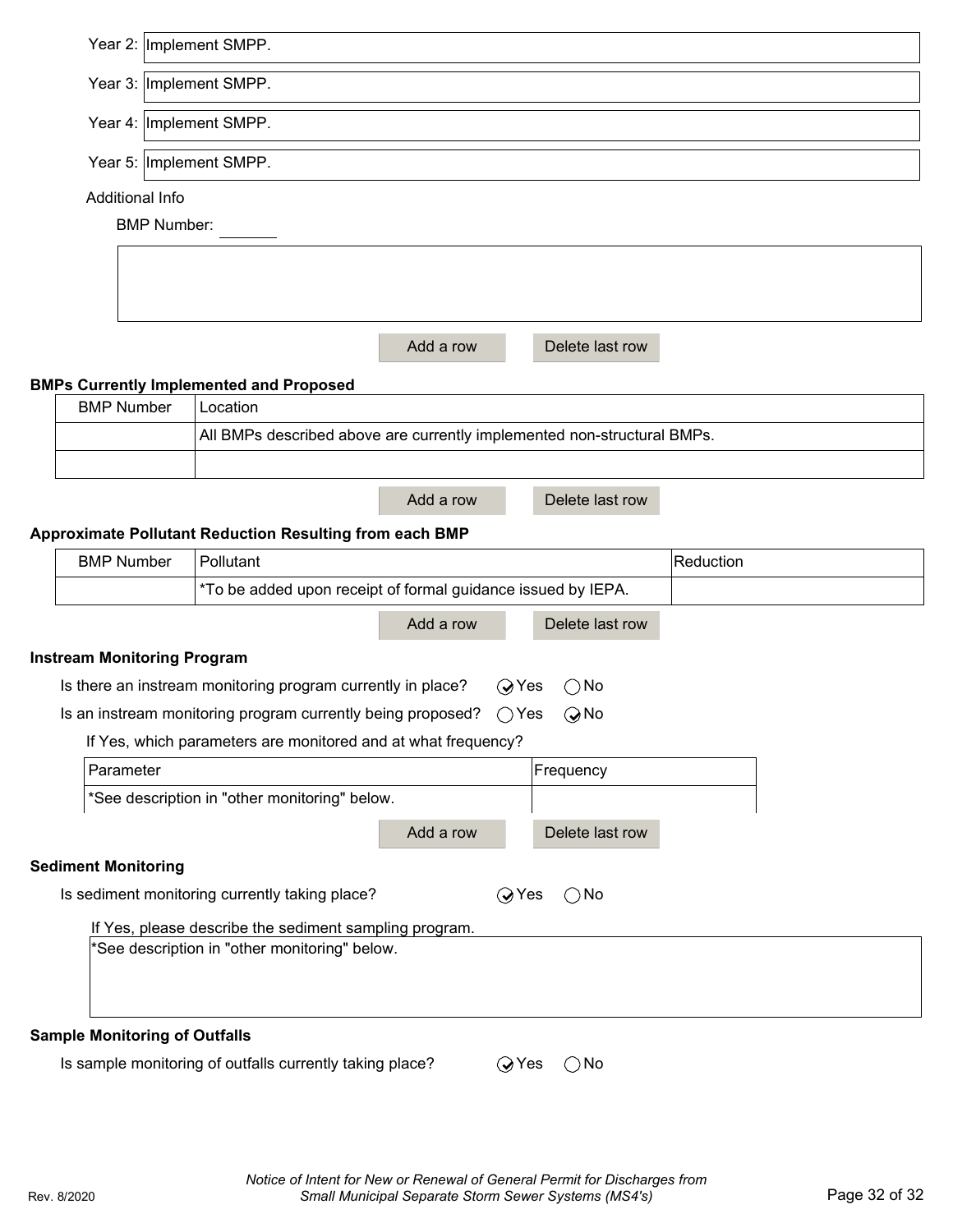If Yes, list locations, pollutant parameters, and frequency of sampling.

| <b>ILocation</b>                          | <b>Pollutant Parameter</b>   | <b>Frequency of Sampling</b> |
|-------------------------------------------|------------------------------|------------------------------|
| See description in "other" below.         |                              |                              |
| <sup>*</sup> See Sec. C. IDDE BMPs above. |                              |                              |
|                                           | Add a row<br>Delete last row |                              |

#### **Other Monitoring**

Describe other types of monitoring implemented or proposed to evaluate the BMP effectiveness or water quality impact of stormwater.

There are extensive monitoring efforts already underway across the County which directly reflect the water quality of the waters within the MS4.

 $\Box$  The Des Plaines River Watershed Workgroup (DRWW) monitors water quality in the Des Plaines River and tributaries to accurately identify the quality of the river ecosystems as well as stressors associated with non-attainment of water quality standards and designated uses. Each Annual Report will describe the extent of the DRWW monitoring efforts.

 $\Box$  The North Branch Watershed Workgroup (NBWW) monitors water quality in the North Branch Chicago River and tributaries to accurately identify the quality of the river ecosystems as well as stressors associated with non-attainment of water quality standards and designated uses. Each Annual Report will describe the extent of the NBWW monitoring efforts.

 $\Box$  The LCHD Lakes Management Unit has been collecting water quality data on Lake County lakes since the late 1960s. Since 2000, 176 different lakes each year have been studied and data collected on temperature, dissolved oxygen, phosphorus, nitrogen, solids, pH, alkalinity, chloride, conductivity, water clarity, the plant community and shoreline characteristics.

□ Inland Beaches are monitored bimonthly from May to September by Lake County Health Department's Lake Management Unit (LMU). Bacteria concentrations at inland beaches and recreational areas resulting in high concentrations of E coli bacteria are the basis of swim bans. The IEPA uses the number and duration of swim bans to assess whether or not the beaches support designated uses for primary contact recreation.